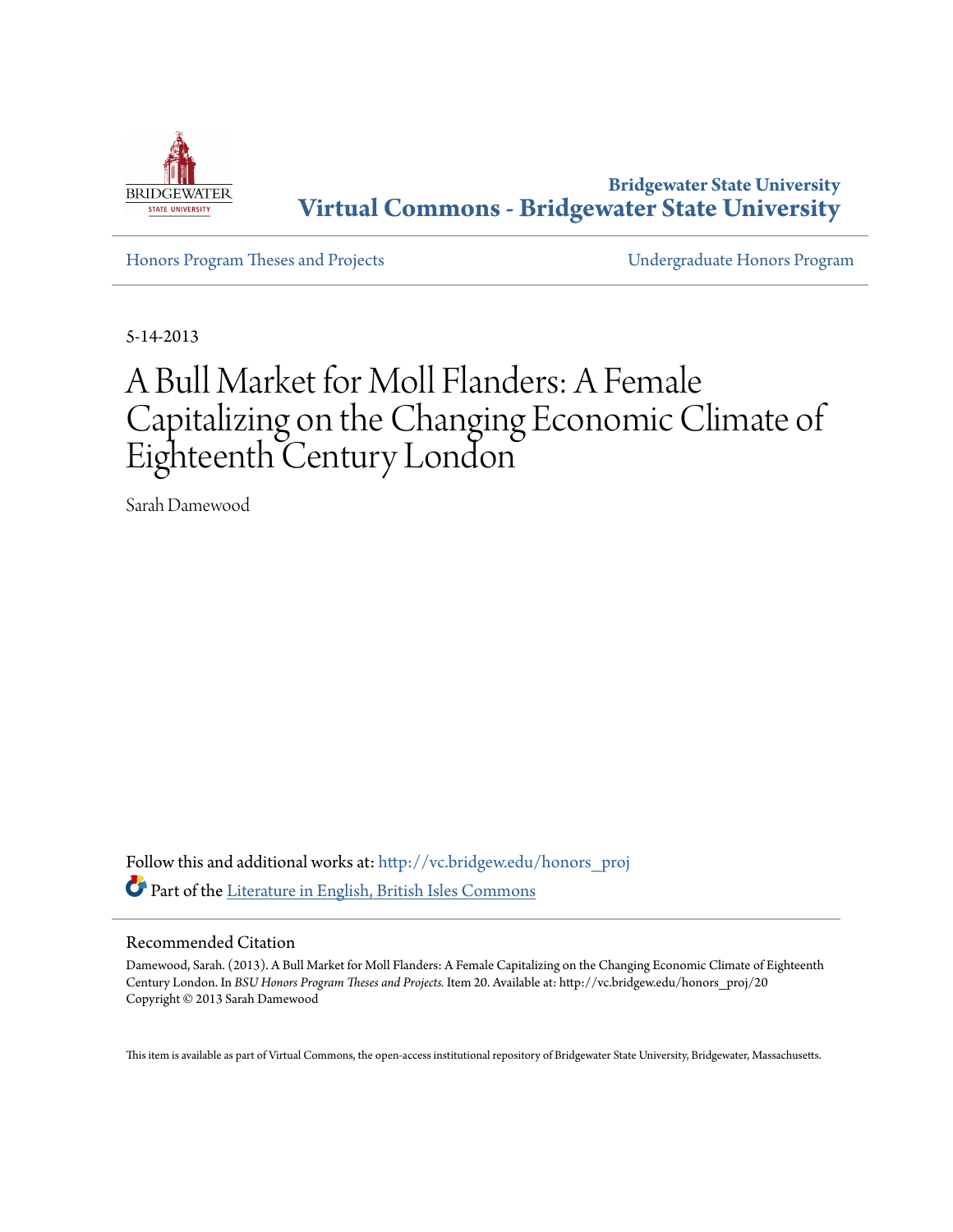A Bull Market for Moll Flanders: A Female Capitalizing on the Changing Economic Climate of Eighteenth Century London

Sarah Damewood

Submitted in Partial Completion of the Requirements for Departmental Honors in English

Bridgewater State University

May 14, 2013

Dr. Elizabeth Veisz, Thesis Director Dr. Gregory Chaplin, Committee Member Dr. Ellen Scheible, Committee Member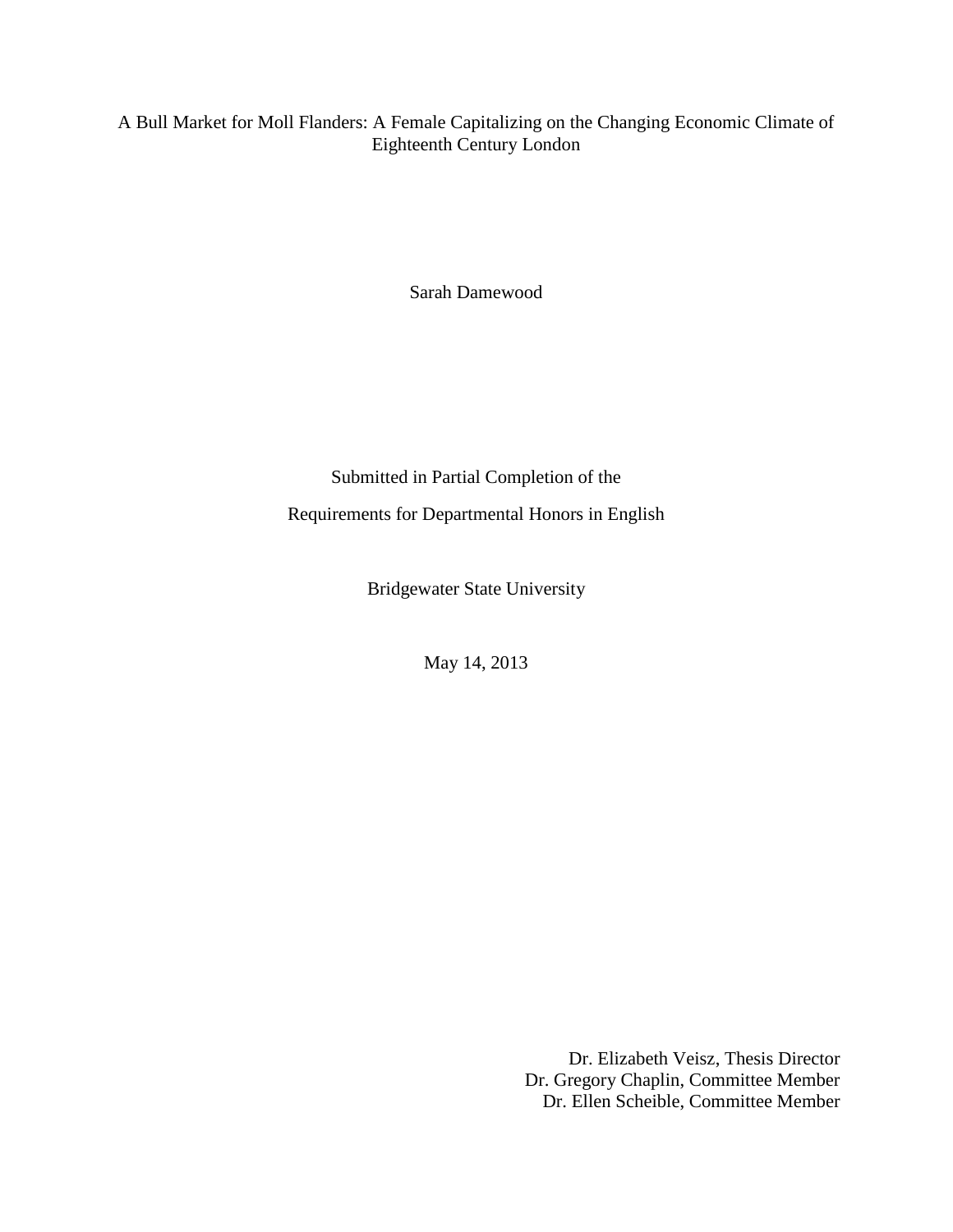Moll Flanders, the title heroine of Daniel Defoe's 1722 novel, is a good-natured girl born into very unfortunate circumstances in London—the cultural and economic hub of the western world during the eighteenth century. Defoe portrays Moll as a capitalist; she is determined to make a fortune through the exchange of goods and services because she does not have the option of relying on an inheritance like a woman from a wealthy family would have had. London's rapidly changing economic climate—one transitioning from agrarian to a more commercial economy (Pollak 148)—creates what I call a "bull market" for Moll to change her future. Moll, like an investor, believes that she can make a profit despite not having any real fortune to begin with. And her biggest asset is herself; she believes that she is worth more than she has. In the pursuit to elevate her financial status, Moll simultaneously defies gender roles, or preconceived identities that determine how a male or female should behave. Moll's self-worth often challenges her assumed submissive, inferior, and domestic female gender role. The traits that Moll needs to succeed financially—indifference in emotional situations, meticulous money counting, and assuming authority in her marriages—all contribute to the distortion of gender roles. Thereby Defoe suggests that capitalism enabled a change in attitudes towards gender roles in eighteenthcentury London.

Defoe gives the narrator an alias, Moll Flanders, to suggest that Moll could quite literally represent any lower class woman living in eighteenth-century London. Thus Moll's eventual financial success proposes that any underprivileged woman has the ability to change her own economic status. While Defoe intends for Moll to be a symbol of economic change, however, Moll never sees herself as role model for other women. Moll introduces herself without giving her real name simply so that she can protect herself: "My True Name is so well known in the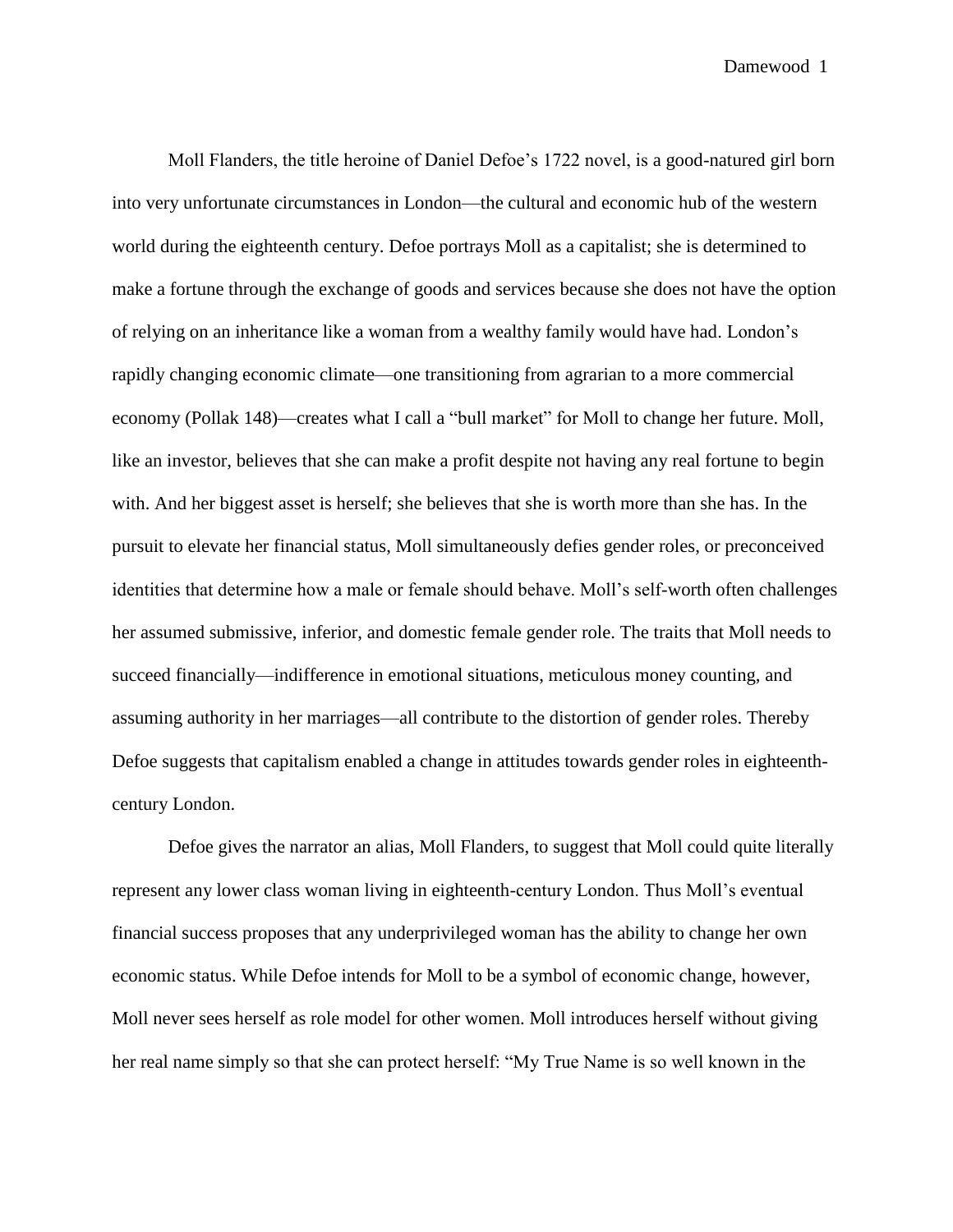Records, or Registrars at Newgate, and in the Old-Baily…" (Defoe 9). Moll is concerned with her own safety and this is her reason for not revealing her true name. Defoe explains Moll's discretion in the preface: "The Author is here suppos'd to be writing her own History, and in the very beginning of her Account, she gives the Reasons why she thinks fit to conceal her true Name, after which there is no Occasion to say any more about that" (3). Moll alludes to her criminal identity by referring to Newgate Prison and Old-Baily Courthouse: government facilities that deal with housing and prosecuting criminals. Moll, as a criminal, seems like an unlikely role model; however, Moll is an even better role model because of her flawed past; Defoe juxtaposes Moll's false identity with iconic London landmarks to assure readers that Moll's criminal confession story is a real one. This technique contributes to Defoe's intention of creating a realistic and instructive story without being didactic. In fact, Defoe's preface has the sole purpose of proving the tale's veracity. Defoe calls the novel a "private History" and proclaims that the only changes he made were to tell the tale in "modester Words" (3). The promise that this story is a modulated version of truth has two purposes: it intrigues readers, and it also elevates Moll as a symbol of lower-class women to encourage economic and social change.

Sandra Sherman argues in *Finance and Fictionality in the Early Eighteenth Century: Accounting for Defoe* that Defoe's "fictional narrator" technique creates confusion; this confusion between what is real and what is not real is comparable to confusion behind "creditbased tropes" (55). Credit refers to the ability to purchase goods and services before actually paying for them. Credit-based tropes are terms such as "stock" and "funds"—they convey value but have no intrinsic worth. Sherman argues that credit creates an "impersonal market" that keeps people from being directly at fault for their debt. Defoe employs a similar technique—a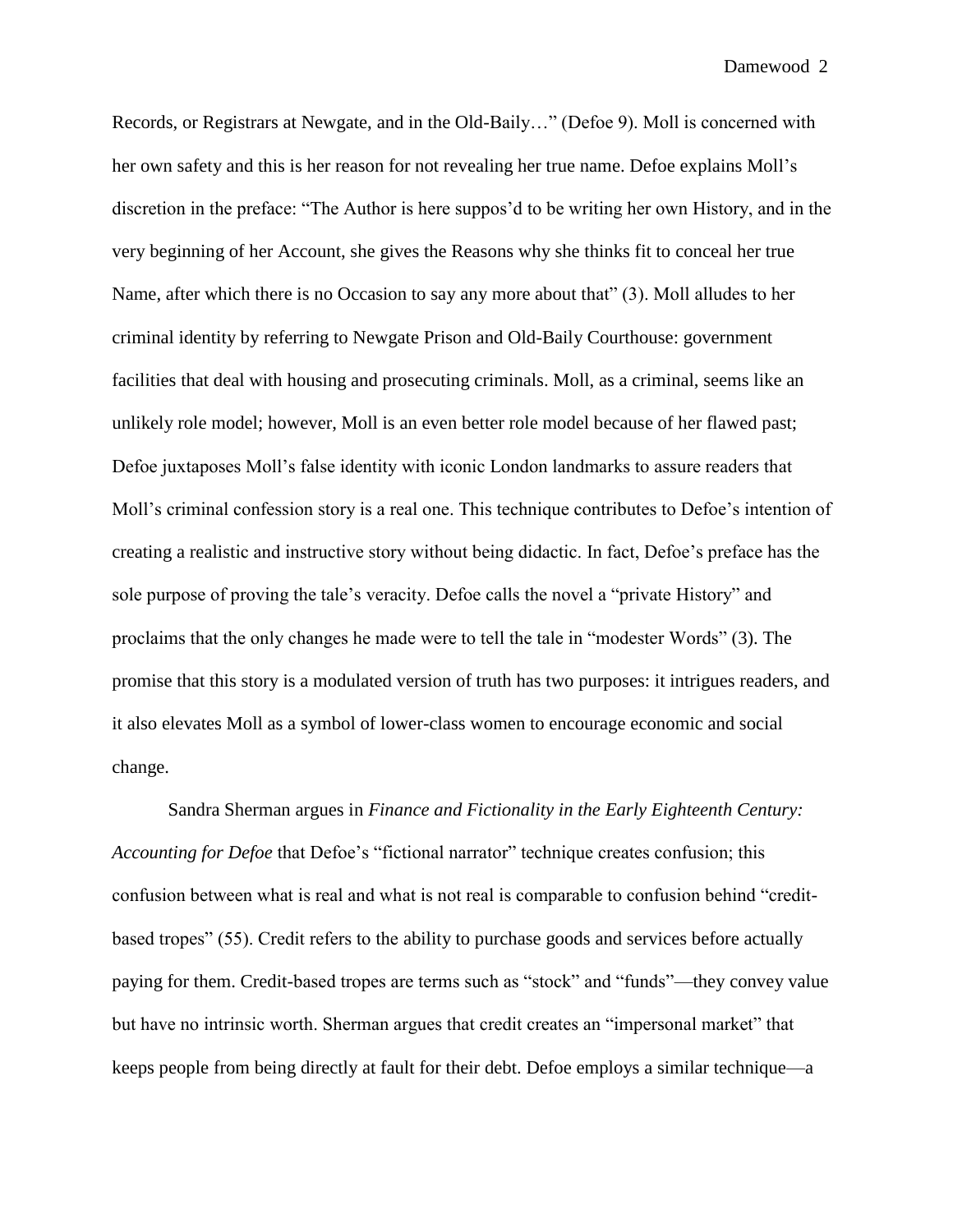fictional narrator—to "evade accountability" but still be a participant in economic discourse with his fiction (Sherman 57). Thus Moll, a fictitious narrator, employs the devices of a successful credit economy. Moll's tale could not be effective without the reader's belief in her existence, just as investors or consumers must have faith in credit. Ultimately, her "true" misfortunes and triumphs serve respectively as cautionary tales and how-to guides for women living in eighteenth-century London. In order for his fiction to instruct the masses, Defoe evades his own accountability and emphasizes Moll's. For example, Defoe describes the difficulty of telling Moll's story: "The Pen employ'd in finishing her Story, and making it what you now see it to be, has had no little difficulty to put into a Dress fit to be seen, and to make it speak a Language fit to be read" (Defoe 3). Defoe distances himself from the "Debauchery and Vice" (3) of Moll's tale by claiming that he has refined it; he puts Moll's story into a "Dress fit to be seen" by readers—namely female readers. The use of the word "Dress" symbolizes the fact that Moll is an unusual female character. Her actions and attitudes need to be toned down—put into a "dress" because they might offend the average "lady." Defoe denies his own accountability and emphasizes Moll's because it increases his own credibility. Moreover, a reader is more likely to believe a female's story of financial success when an actual woman tells it.

Establishing Moll's credibility is important because, according to Sherman, a political fiction's effectiveness depends on how well the reader believes the fictitious narrator (55) and Defoe urges the reader to believe his fictitious narrator by making Moll a sympathetic figure. To prove that Moll *earns* her financial success, Defoe assures the reader that Moll is born in the very worst of circumstances. Moll was born in Newgate prison, where her mother was being detained for a "Felony for a certain petty Theft" (10). Since Moll's mother is imprisoned for stealing, it is as if Moll is in debt before she is even born. Her mother represents Moll's probable future as a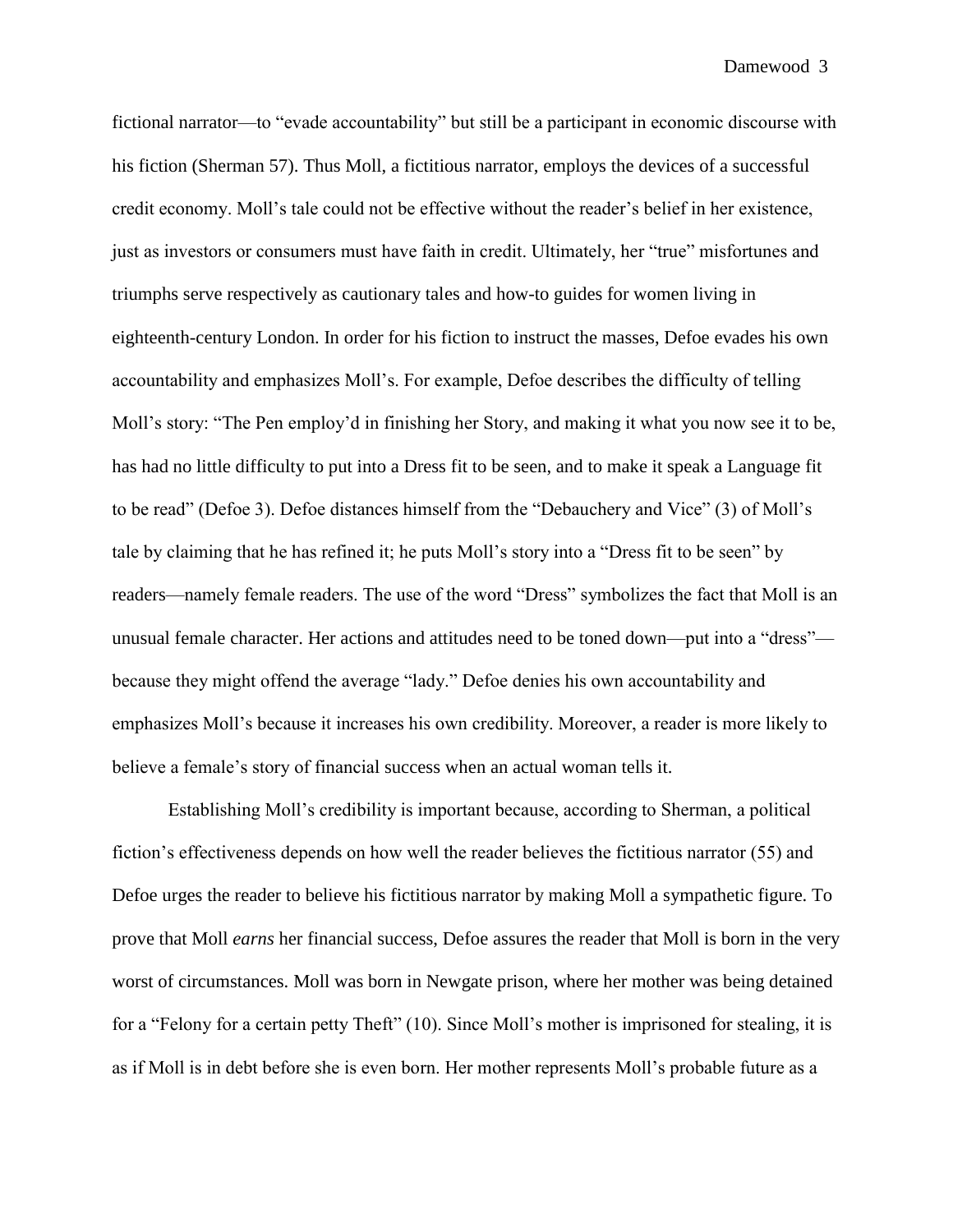criminal and thief. Furthermore, Moll's mother only committed a "petty theft." This detail suggests that Moll is not the daughter of a serious criminal, but possibly just a woman driven to steal due to her poverty. Moll's mother's crimes foreshadow the protagonist's future misfortunes. Moll may be born into unfortunate circumstances; however, she has an intrinsic worth in that she saves her mother's life. Her mother "pleads her belly," to avoid execution, and thereby Defoe foreshadows Moll's unique ability to survive, despite having no money. Furthermore, Moll is not just born in a prison, but in a prison in England. Defoe points out that there is a lack of government aid to support English orphans. Unlike French orphans who are "Bred up, Cloath'd, Fed, Taught" and given jobs as adults, Moll is completely on her own (Defoe 10). Defoe compares French and English government social security systems to create sympathy for Moll an orphan without any familial or governmental help. Defoe invokes sympathy by exposing the harshness of poverty. Consequently, readers will feel connected to Moll because of mutual suffering. Moll, a daughter of a thief and an orphaned child abandoned by her country's government, has had a hard life; she *deserves* to tell her story and the reader should believe her. Moll's suffering essentially buys her credibility.

Since Moll has no family or government help, she is raised for the first few years of her life by gypsies; this event solidifies Moll's regrettable upbringing and possibly justifies her future as a thief. Moll was born to a mother in prison for theft, and now gypsies—stereotyped as beggars and stealers—raise her. Defoe depicts in Moll someone who has neither the financial nor moral upbringing to become successful later in life; however, Moll is determined to leave the gypsies, even at a young age. She says, "I believe it as but a very little while that I had been among them, for I had not had my Skin discolour'd or blacken'd, as they do very young to all the [gypsy] Children" (11). Moll has not been turned black, or corrupted, by the gypsies. Defoe's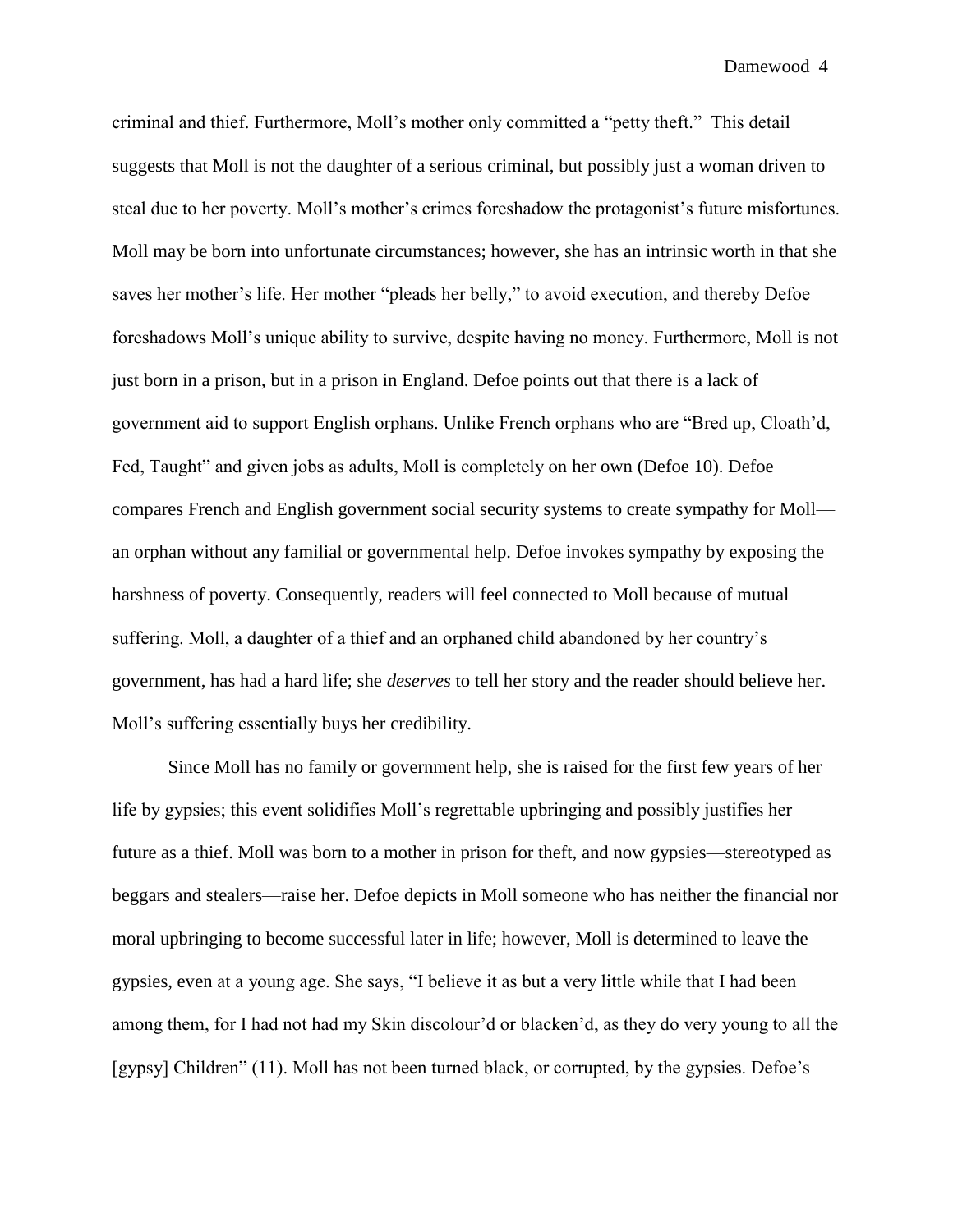color imagery highlights Moll's certitude; she cannot be "discolour'd or blacken'd" because she wants to be something better. Furthermore, Moll actually takes action to pursue her ambition; she hides herself because she does not want to keep traveling with the gypsies. This early memory reveals that Moll already believes that she deserves more than the life she was born into. It is not apparent at this point if Moll is driven by moral certitude or financial ambition, but she already wants more than what she already has. Moll also takes the steps necessary to free herself from traveling with the gypsies. She says, "I hid myself and wou'd not go any farther" (11). This is the first of many plans Moll devises to get what she wants. Her craftiness and risk-taking abilities are essential to her future financial success.

After Moll escapes the gypsies at three years old, magistrates place her under the care of a woman, called Nurse, who runs a school. Moll lives with this woman until she is eight and "must go to Service" (12). Moll recalls her childhood disregard for social structures and economic classes:

> I had a thorough Aversion to going to Service, as they call'd it, that is to be a Servant, tho' I was so young; and I told my Nurse, as we call'd her, that I believ'd I could get my living without going to Service if she pleas'd to let me; for she had Taught me to Work with my Needle, and Spin Worsted, which is the chief Trade of that city...  $(12)$

Even at eight years old, Moll devises a way to avoid what seems like a predestined life of servitude. She does not want to perform housework—doing jobs such as cooking and cleaning. Moll would rather "work" than do house work; she would rather work for herself than for someone else. Moll proves that she can be a good entrepreneur by demonstrating accounting skills; she knows exactly how much money she can make for her services as a seamstress. When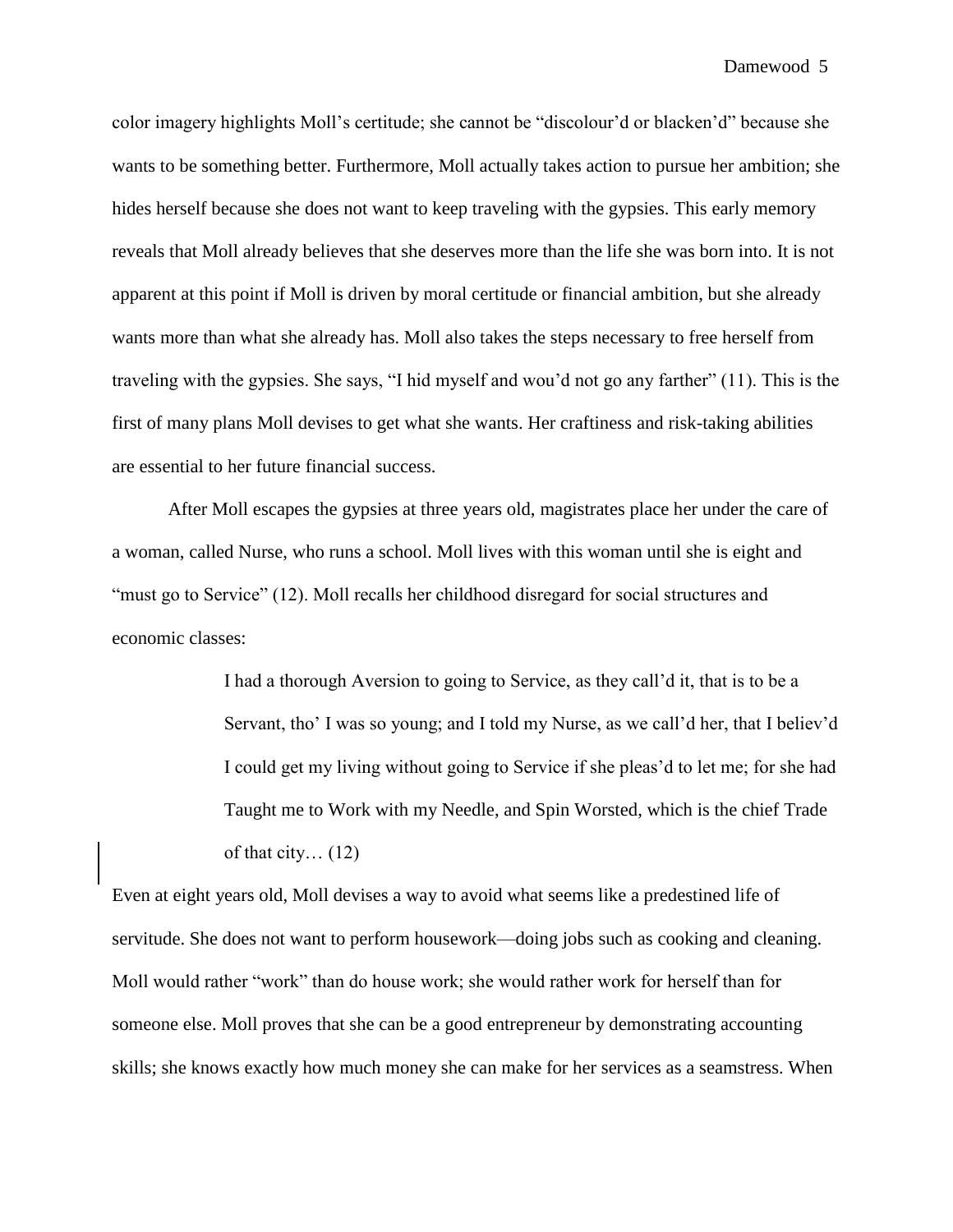the nurse asks Moll how much money she can earn, Moll replies "three pence when I spin" and "4*d* when I work plain work" (13). This is the first of many instances in which Moll knows exactly how much she is worth. Defoe uses these precise amounts of money to suggest that Moll is always calculating. Moll confronts the social and economic structures that condemn her to servitude by taking advantage of her character traits that are suitable to business.

The character traits that make Moll a good entrepreneur—such as her scrupulous attention to her finances and her ability to remain unemotional in stressful situations—are typically deemed masculine traits. Moll's concern for her money would have been abnormal for a woman of her time because even working women were limited to working within a household (Hill 22). Household work was directed towards the "subsistence and maintenance of its members" as opposed to making a profit (Hill 24). As members of a household, women were financially dependent on men, who still held all property rights (Hill 122). So Moll aims to elevate herself financially and, in the process, simultaneously challenges her gender role because she demonstrates financial prowess. The occupational and legal status of women during the eighteenth century suggests that women were not considered to be skilled in keeping track of their own finances.

Moll, as an entrepreneur, also challenges her gender role because she is unemotional; she makes decisions based on their financial outcome only. This trait differentiates Moll from a female stereotype that deems women as the sex dominated by their feelings. John Mullan's essay "Sentimental novels" discusses a category of eighteenth-century literature that displays an excess of emotions. Sentimental novels included male characters, but the portrayal of the "sentimental man" was a new idea; sentimental male characters were an attempt to create a "new kind of 'hero'" (243). Meanwhile, the female protagonists in Samuel Richardson's *Pamela* (1740) and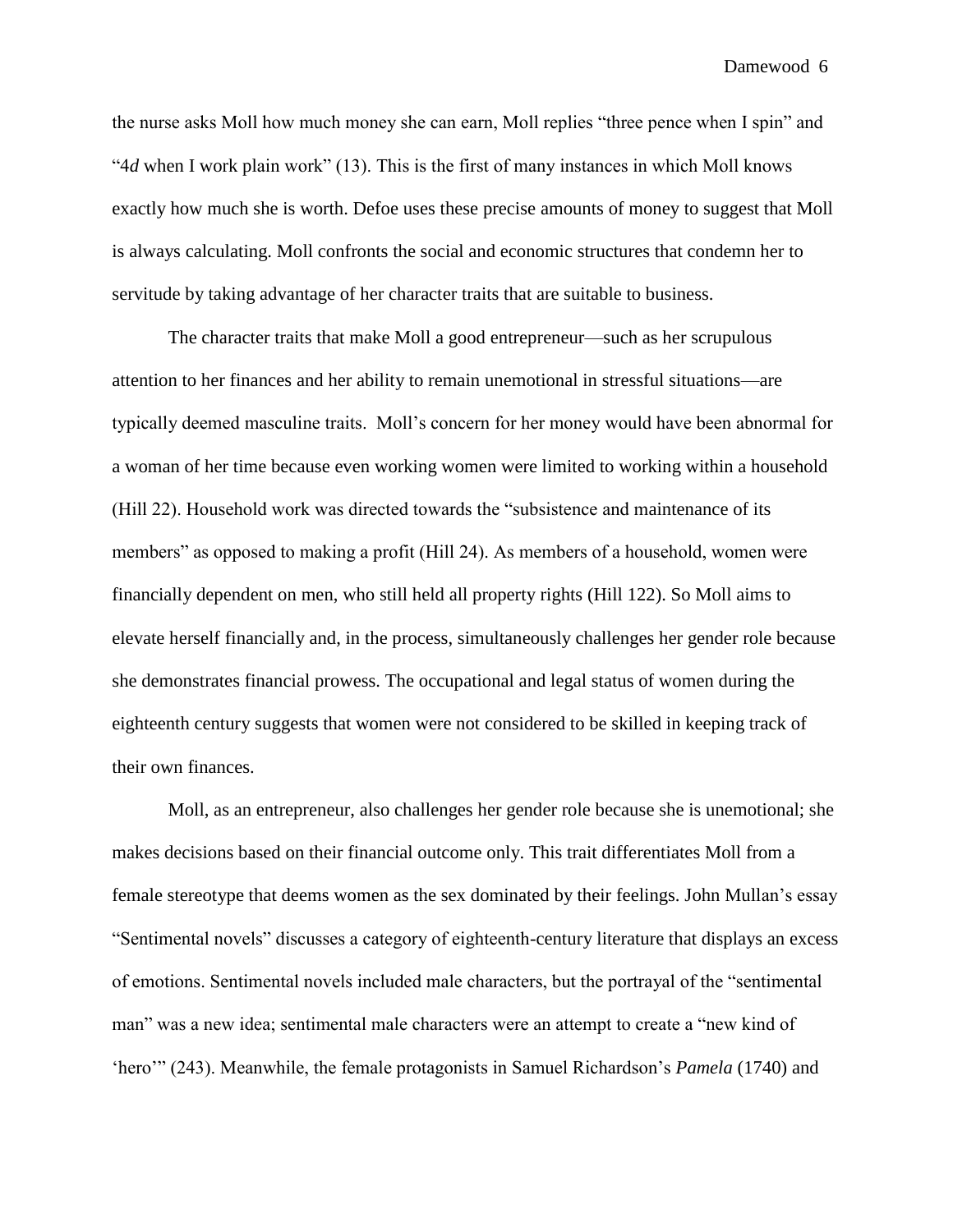*Clarissa* (1748) are actually "reduced to weakness or illness by their sensitivities" (249). Mullan argues that these female characters embody the "fashionable" nervous disorders of the eighteenth century such as the "English Malady." He also alludes to Elizabeth Griffith's *Genuine Letters between Henry and Frances* (1757), in which one correspondent claims she suffers from a "fatal Delicacy" that makes her the "weakest of the weakest sex" (Mullan 249). Evidently, women living in Moll's time were believed to be *victims* of their feelings. Mullan shows that both fictional and real women in the eighteenth century were thought to be unable to cope with what they believed to be heightened emotions. Even though Mullan's examples of "nervous" women—in Richardson and Griffith—occur a few decades after *Moll Flanders*, the link between women and "nerves" actually predates the mid eighteenth century. Thomas Willis argued in the1660s, that nerves were "to be held responsible for sensory impressions, and consequently for knowledge" (Barker 3). Locke, a student of Willis, emphasized this idea in his *Essay Concerning Human Understanding* (1690)*.* Locke developed the idea of sensational psychology: a theory that suggests all human reflection depends on external input. Barker explains, "the potential for women in sensational psychology was short circuited" (3) because women were assumed to have weaker nerves and thus had less potential for reflection.

In contrast to this picture of eighteenth-century women, Moll is not weakened by her feelings at all; she distances herself emotionally and makes decisions based on her chances to be the most financially successful. When the Nurse tells Moll that her sewing won't provide enough money to feed and clothe herself, Moll replies that she will not eat and "will work harder" (13). Moll is willing to sacrifice herself for her independence, but other women laugh at her to desire to be a "gentlewoman" (13). So while Moll defies gender roles with her determination to be financially independent, it is still an absurd notion to other women who are less inclined to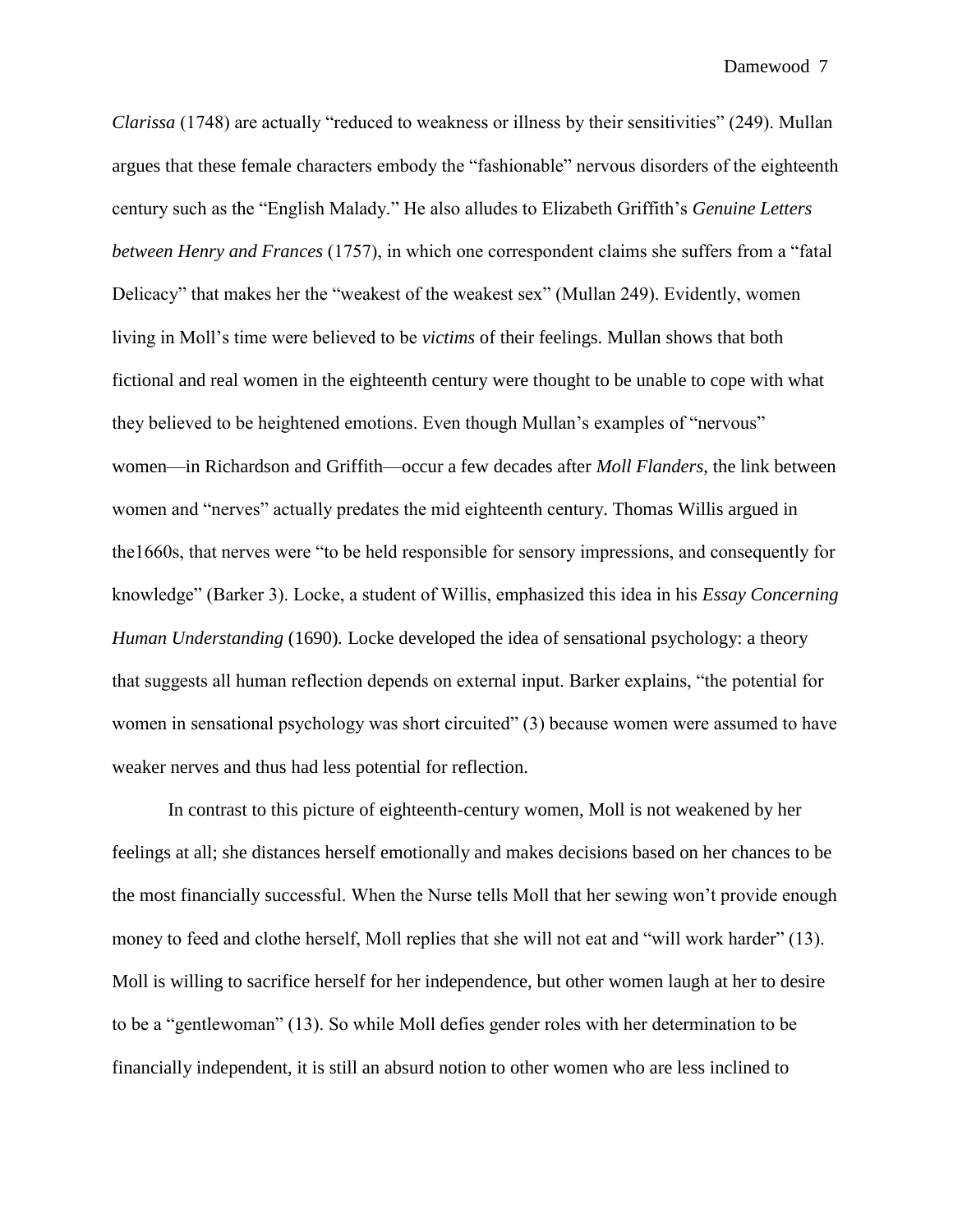change their financial situation. Typically, a woman who was born into domestic service, manufacturing, or agricultural labor, stayed there; the more fortunate women had the opportunity to become teachers, nurses, or writers (O'Brien 10). Moll is not entering a masculine profession as a seamstress, which falls into the category of feminine work. But Moll transitions from female servitude to female entrepreneurship and works to be financially independent within the confines of an economic system limited by gender roles. In other words, Moll does not appear more masculine because she is a seamstress, but rather she appears more masculine because she *chooses* to be a seamstress. Moll is assertive, determined, and proactive; these are all traits that differ from a woman's presumed passive and submissive role in the eighteenth century.

Mary Wollstonecraft's *A Vindication of the Rights of Woman,* published in 1792, illuminates contemporary perceptions and attitudes towards women living in eighteenth-century Britain; it also helps demonstrate how Moll is, in fact, a revolutionary character for a novel published in 1721. Wollstonecraft explains that women were expected to assume submissive roles in society:

> Women are told from their infancy, and taught by the example of their mothers, that a little knowledge of human weakness, justly termed cunning, softness of temper, *outward* obedience, and a scrupulous attention to a puerile kind of propriety, will obtain for them the protection of man. (6)

Wollstonecraft explains that women contribute to their own subservient roles; grown women raise their girls to believe that marriage is the only future for a young girl. The cycle creates new generations of obedient women who are concerned with "puerile" matters. Wollstonecraft's use of the word "puerile" conveys her discontent with the current role women play in society; Wollstonecraft suggests that women are contributors to their own subordination because they do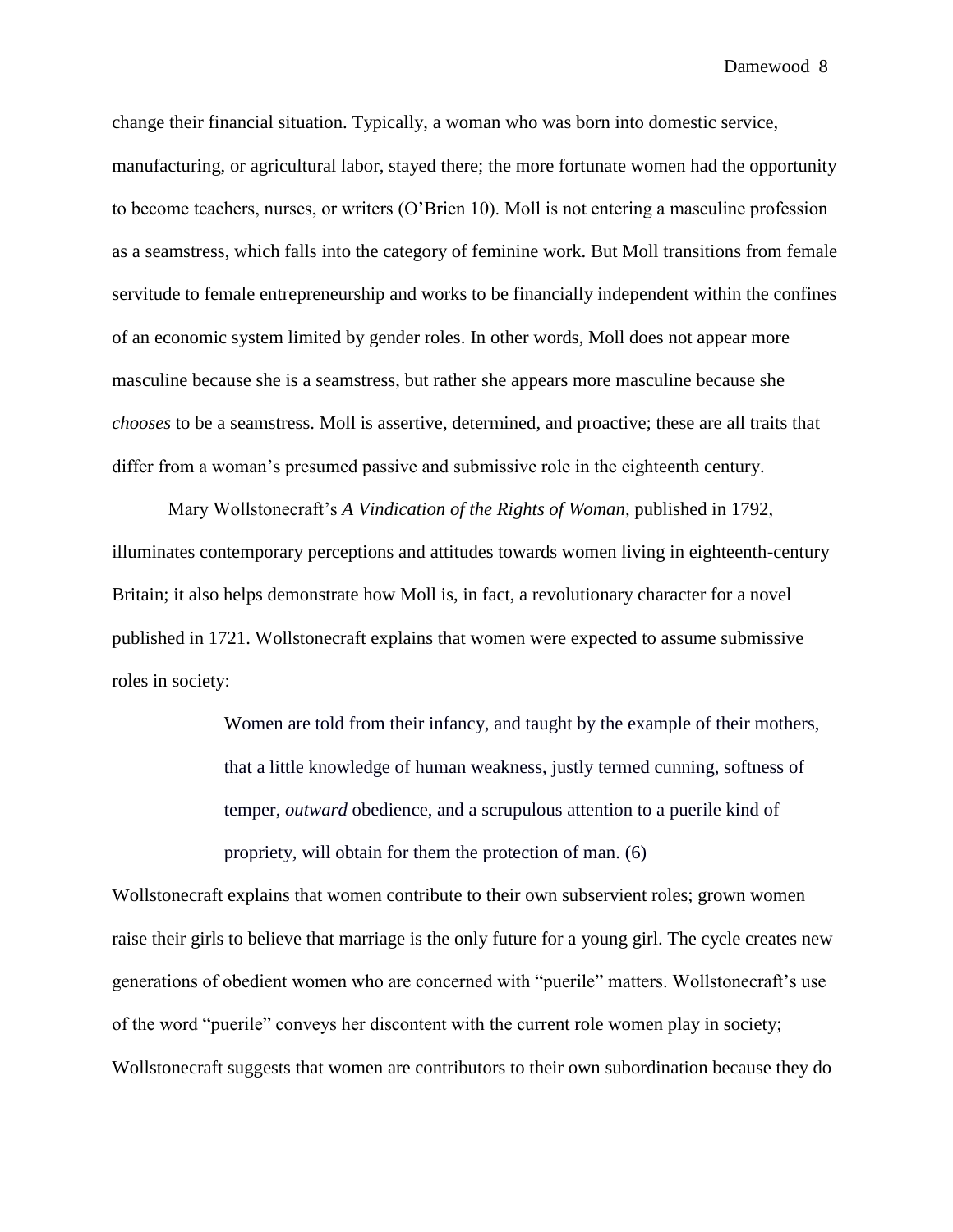not choose to act differently. In addition to meaning "trivial," puerile also connotes childishness. Thus Moll is abnormal because, even at a young age, she is not childlike. Instead, she has selfreliance and determination—traits that Wollstonecraft shows to be uncommon for women living in the eighteenth century. Every time Moll demonstrates independence, determination, and selfreliance, she is less like the women Wollstonecraft condemns in *A Vindication of the Rights of Women*.

Moll's hard work eventually pays off; it grants her the opportunity to live with a wealthy family. Moll's persistent determination to become a "gentlewoman" (13) impresses her Nurse and her Nurse tells the Mayor. The Mayor tells his wife and daughters and they are so entertained—it created "Mirth among them" (13)— by the idea of Moll, that they visit her. Moll's visitors begin to pay her for her needlework and grow fond of her unique personality. When the Nurse dies, a friend of the Mayoress takes Moll in. The family drama and love interests that Moll encounters here are handled in an uncharacteristically pragmatic way for a young female character. Moll, a teenage girl, falls in love with the older brother of the household. Meanwhile, the younger brother loves Moll and proposes marriage to her. Moll explains her conflict:

> I was now in the a dreadful Condition indeed, and now I repented heartily my easiness with the eldest Brother, not from any Reflection of Conscience, but from a view of the Happiness I might have enjoy'd, and now made impossible; for tho' I had no great Scruples of Conscience *as I have said* to struggle with, could not think of being a Whore to one Brother, and a Wife to the other… (28)

From a young age, women were taught to "obtain for them the protection of man" (Wollstonecraft 6). Moll could easily marry the younger brother to save her own reputation and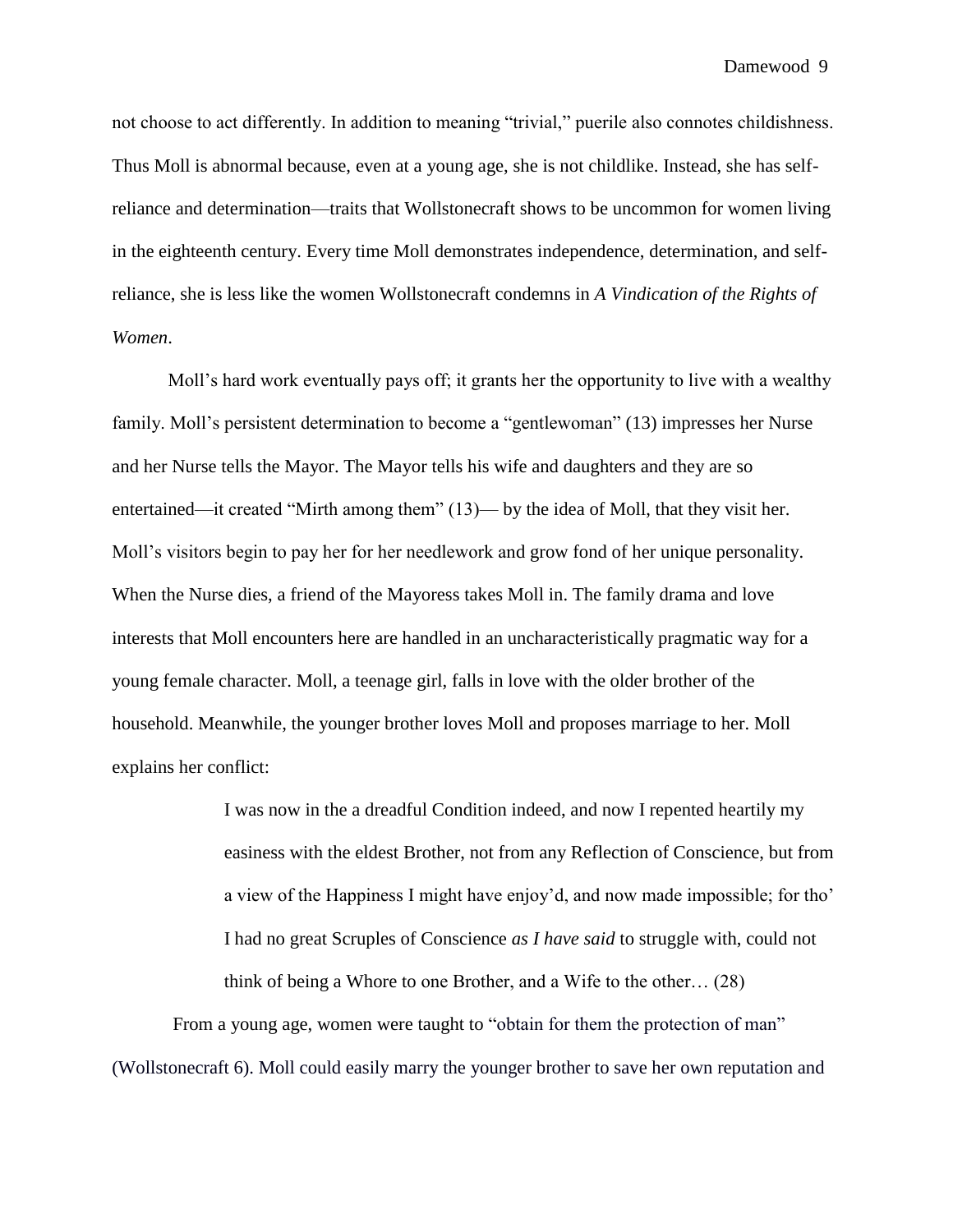achieve financial security; however she is conflicted because she believes that she would be happier with the elder brother. Moll reveals how her emotions could cause her to deny the younger brother and cause her to lose financial security. Moll eventually ignores her emotions, however, and marries the younger brother. But first, instead of jumping into the safest situation—immediately seeking marriage to the younger brother— Moll takes advantage of her situation in two ways: she obtains an education and saves money from her lover before she eventually marries the younger brother.

First, Moll gets an education. Just as young Moll knew that she had to leave the gypsies and knew that she did not want to be a servant, she also knows that she should get an education because it will assure her a better future. Defoe continues the credit trope, showing that Moll invests in herself; an education will make Moll more desirable to suitors, give her more employment opportunities, and lead to her independence. Moll writes:

> I had all the Advantages for my Education that could be imagin'd; the Lady had Masters home to the House to teach her Daughters to Dance, and to speak French, and to Write, and others to teach them musick, and as I was always with them, I learn'd as fast as they. (18)

Moll realizes that an education is an "advantage" that will help her in the future (18). Moll learns to write, which qualifies her for work outside of housework or sewing. Moll would not have learned to write if she did not work hard at it; she "learn'd as fast" as the others and demonstrates diligence (18). Her education—dance, French, writing, music—is not the same as one a man would receive. Rather, it is designed to create the perfect future wife. Moll is educated to fit into a domestic female gender role, but she subverts this intention in the future when she marries multiple times. Moll eventually reveals a utilitarian attitude towards marriage when she says "I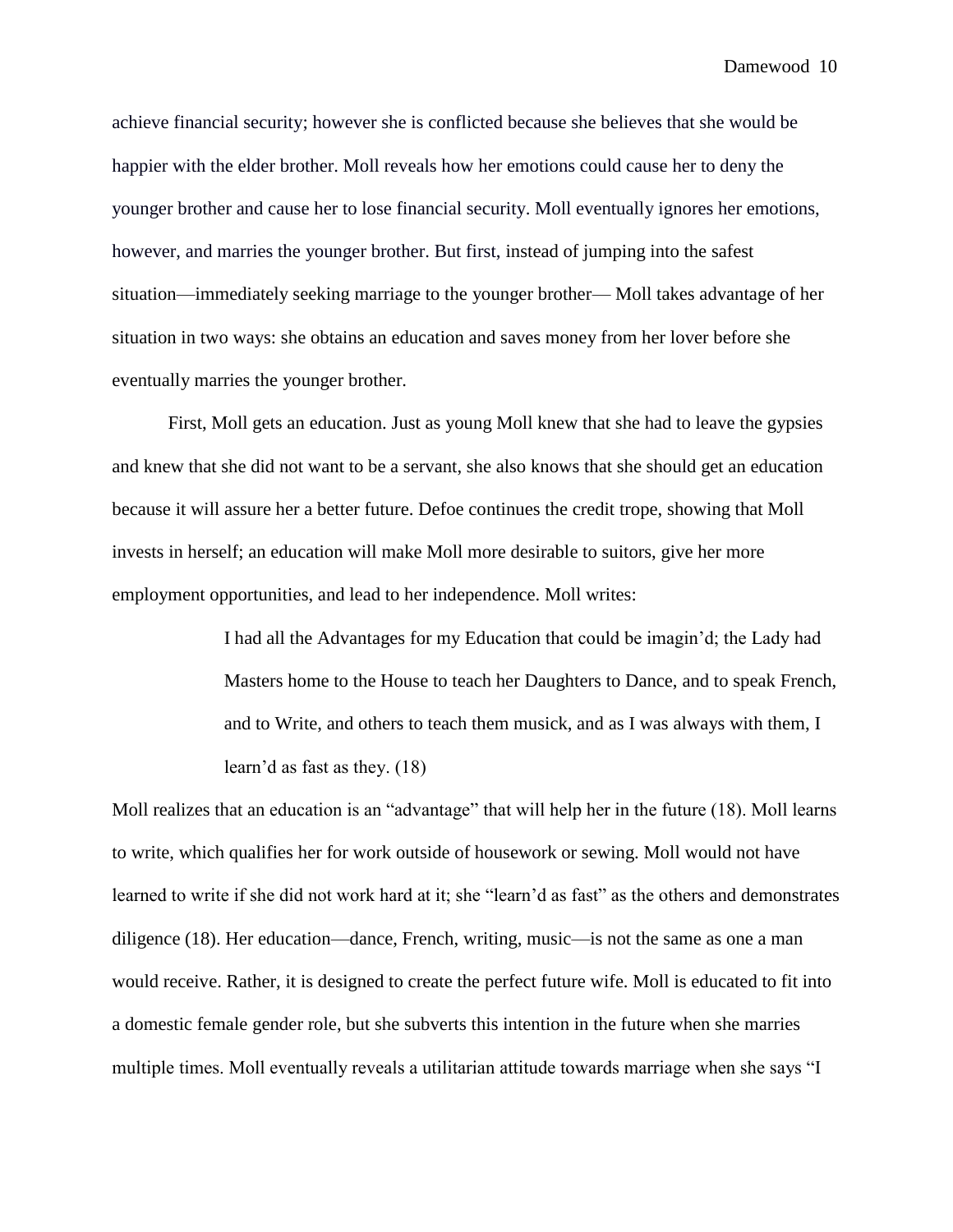was resolv'd now to be Married, or Nothing, and to be well Married, or not at all" (50). Moll realizes that marriage is her means of controlling her future; she does not have to stay with one person and she does not have to be condemned to a life of domesticity. Moll's education might have been intended to bring a cultured woman into society; however, Moll does not use her skills that way.

Defoe demonstrates an evolution in his thoughts on women's education from the time he wrote his essay, "On the Education of Women" in 1719 to the time he wrote *Moll Flanders* in 1722. In "On the Education," Defoe argues that women ought to be educated—he writes that it is a "most barbarous custom" to deny a woman an education (1)—but does not call for women to receive the same education as men receive. While the essay promotes educating women, it only marks the beginning of a change in attitudes towards female gender roles. As shown in *Moll Flanders*, Defoe always believed that women are not "Stewards of our houses, Cooks, and Slaves" ("On the Education" 3). Moll refuses to submit to this subservient role early on when she wants to be a "gentlewoman" no matter what (13). In the essay, however, Defoe believes that women should be taught subjects "suitable to their genius and quality" (2). These include music, dancing, French, Italian, and history ("On Education" 2). This is an almost identical education to the one Moll receives. In "On the Education of Women," Defoe reasons that women who can entertain, communicate, and judge world events for themselves are more desirable companions for men (2). The essay illuminates Moll's complex role of confronting eighteenth-century attitudes towards women; Moll challenges her gender role, but must do so in a society structured to benefit men. Defoe's essay on women's education reveals that patriarchal bias is evident in the eighteenth century. Moreover, *Moll Flanders* suggests an evolution in Defoe's thoughts on the subject of women's education because Moll Flanders receives an education tailored for women,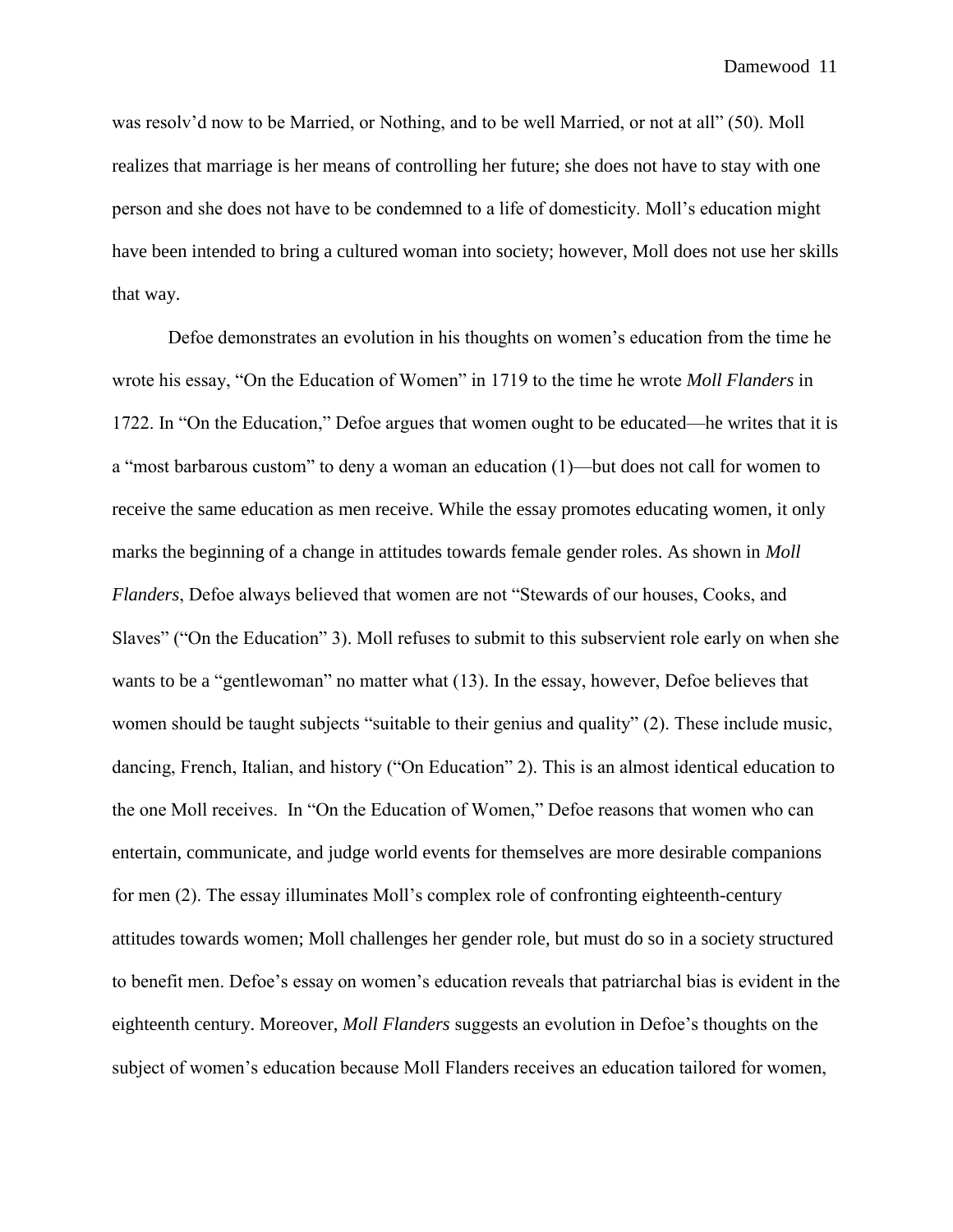but she can clearly handle subjects outside of the arts. For example, Moll possesses math skills that help her deal with her money. With Moll, Defoe suggests that women can and should know practical subjects such as math, because math is criticial to being financially independent.

Moll takes advantage of living in a middle class family by collecting money from the elder brother because she realizes that, as a woman, money is the only way she can assure her independence. Moll says, "I was more confounded with the Money than I was before with the Love, and began to be so elevated, that I scarce knew the Ground I stood on" (22). The word "confounded" conveys Moll's bewitched state: she is completely infatuated, obsessed, and perplexed by the money she receives. Moll is not in love with a man, but rather she is in love with her new fortune. Defoe juxtaposes Moll's love for the brother with her love for money to show that Moll prefers money to men. This is perhaps, because she does not need the latter when she has the former. During a century in which the property rights of widows and married women actually declined (O'Brien 9), it is apparent why Moll relishes her newly acquired fortune—she has a newfound sense of power. The brothers' sister explains Moll's infatuation with money quite simply when she talks about the marriage market: "the Market is against our Sex just now; and if a young woman have Beauty, Birth, Breeding, Wit, Sense, Manners, Modesty, and all these to an Extream; yet if she have not Money, she's no Body" (Defoe 20). The sister's statement offers another female perspective on marriage in the eighteenth century besides Moll's. The sister, even though she is born into money and does not have to worry about her future, knows the difficulties women face when they do not have money. With this second outlook, it becomes even clearer that Moll is infatuated by money because she feels more independent than she did before. Finally, when Moll actually ventures into markets outside of the marriage market, she demonstrates even greater progress.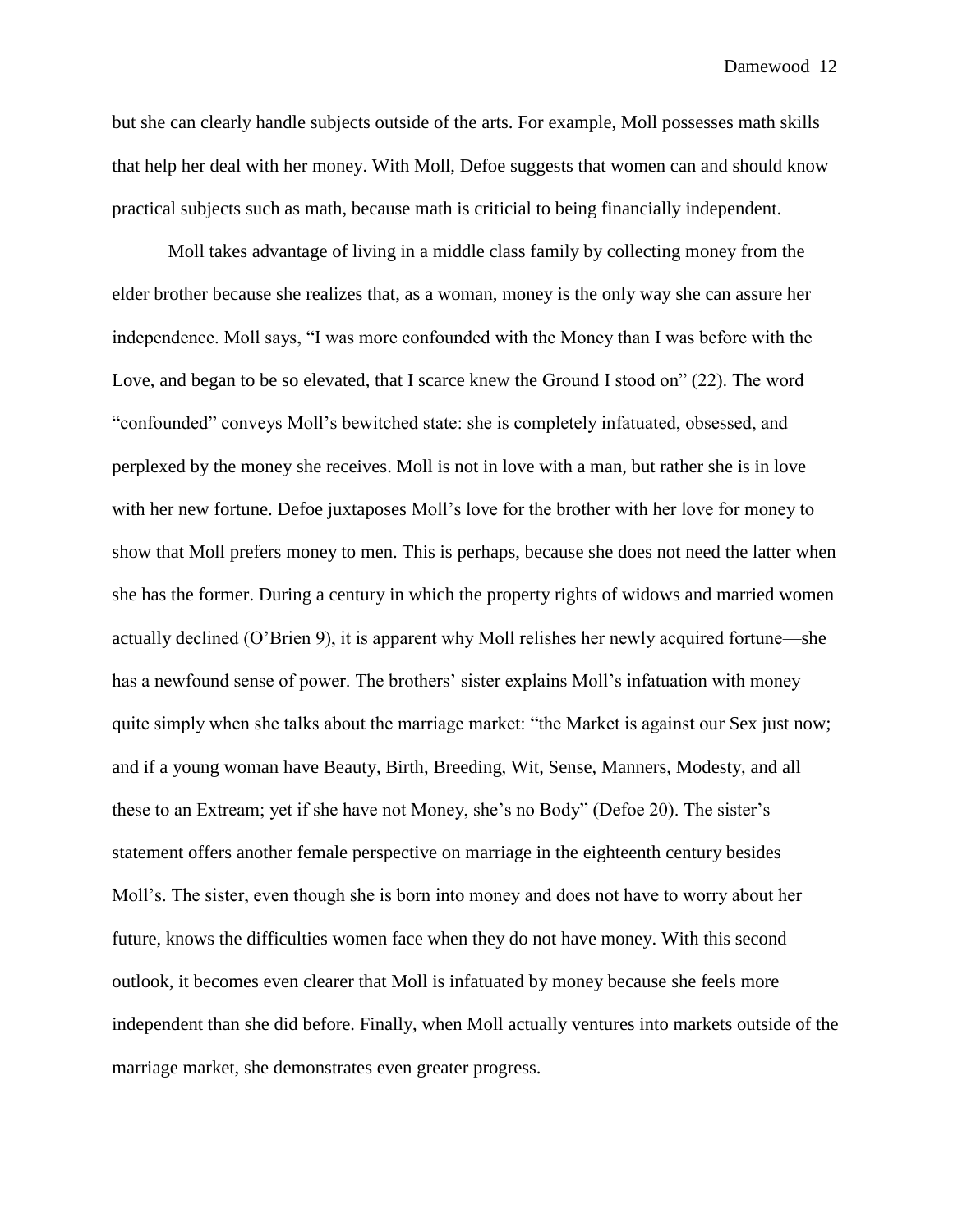Moll also expresses an ethereal feeling that she gets from money when she feels "elevated" from the "ground" (22). This is an unworldly experience because Moll feels like she is transcending gravity and becoming closer to the heavens. Moll's physical elevation is a metaphor for the pleasure Moll feels from a heightened economic and social status. Moll also counts her "Guineas over and over a thousand times a Day" (24). These feelings—of romantic love and religious transcendence—are not usually associated with money and most would consider this action immoral, especially for women. Wollstonecraft wrote about the expectations placed on woman to be morally good: "Connected with man as daughters, wives, and mothers, their character may be estimated by their manner of fulfilling those simple duties" (7). Moll rejects moral standards for women because she values money over her relationships. This immorality, when looked at from an economic standpoint, seems necessary. Moll does not define herself by her role in a man's life, but rather by her newfound independence.

Moll evades standards of morality when she places money above love; however, she speaks in hindsight with shame and regret for her amoral younger self: "I had a most unbounded Stock of Vanity and Pride, and but very little Stock of Vertue" (Defoe 23). There is a dissonance between what young Moll must do to survive versus how she feels about it as an adult. Defoe suggests that doing what is economically profitable may be immoral. Lois Chaber believes that this is Defoe's way of condemning capitalism—that Defoe is criticizing the "world of trade and commerce in which he himself had failed to prosper" by illustrating Moll's vices (212). It is true that Moll's preoccupation with money is always stronger than her moral certitude and this results in her deception of others and her crimes; however, this does not mean that Defoe is criticizing capitalism. Defoe suggests that economics and morality are not related—that economics is an amoral occupation. For example, when Moll receives gold in exchange for sex, she is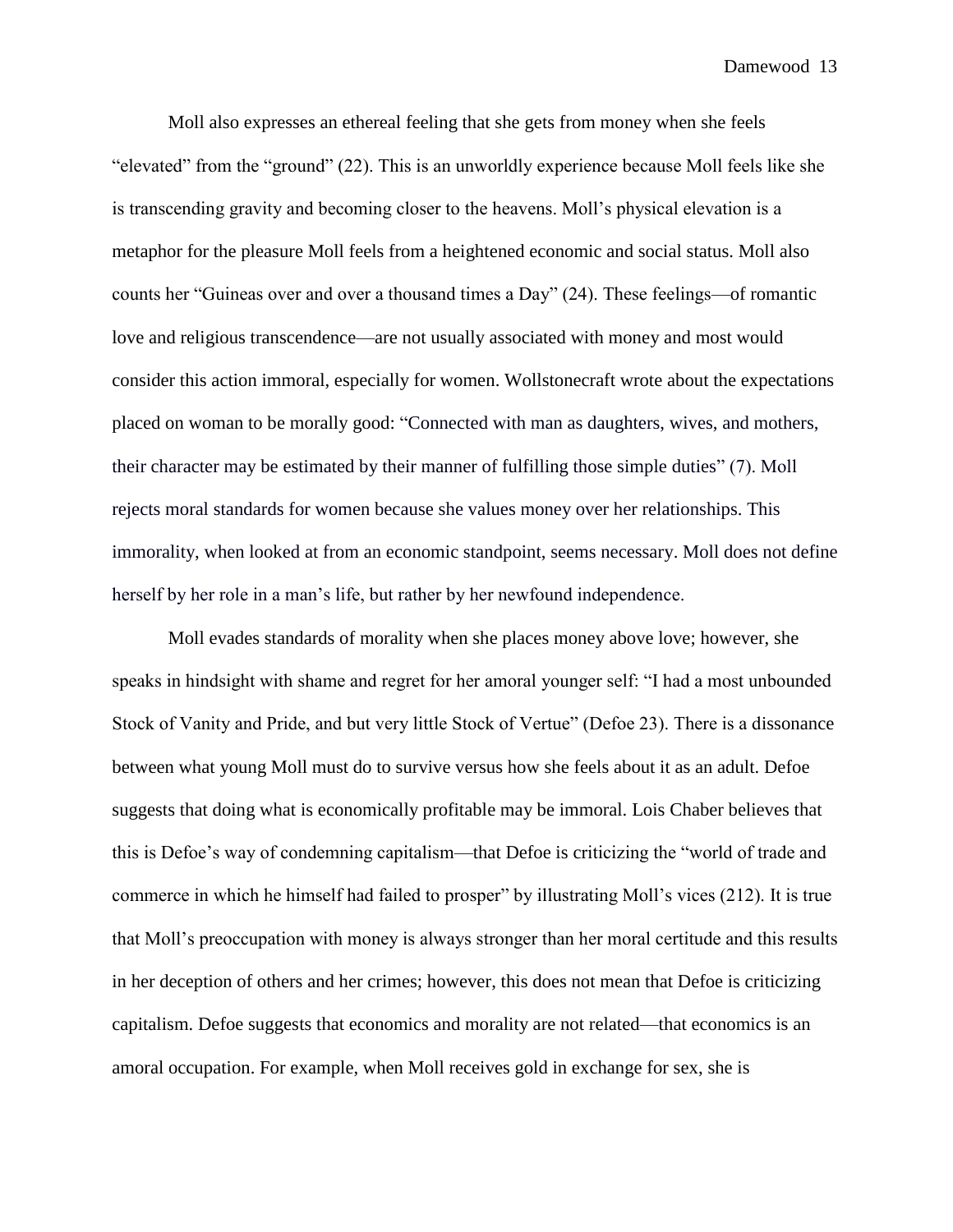unconcerned about her morality. She says, "whether he intended to Marry me, or not to Marry me, seem'd no Matter of no great Consequence to me" (23). Moll's priority is gold; she only has time to worry about morality when she is older and settled into her fortune at the end of her life. Moll says that marriage is "no matter" to her—she has no moral conscious telling her to get married to the man she had sex with. On the other hand, Moll does not denounce marriage altogether; she is not *immoral*. Thus Defoe is not criticizing capitalism with vice as Chaber argues, but rather showing that the two—economics and morality—are unrelated.

Moll disregards morality in order to be financially successful and this is represented by her attitude toward marriage after her first husband dies: "I had been trick'd by that Cheat call'd LOVE, but the Game was over; I was resolv'd now to be Married, or Nothing, and to be well Married, or not at all" (Defoe 51). The words Moll associates with love—"trick'd," "cheat," and "game"—all suggest that love is something that deceives people. Moll's attitude towards love creates a unique attitude towards marriage. Moll regards marriage as a business opportunity and goes about seeking a husband as if she were playing a game. Moll purposely seeks fortune when she marries the man who turns out to be her brother. Moll explains how she went about "passing for a Fortune without Money, and cheating a Man into Marrying me" (69). Moll uses the word "cheat" again to show that she is not playing by the rules—or social codes that dictate who a woman can marry. Marriage in the eighteenth century played an important role in the "transmission and accumulation of property" (Pollak 148). Moll plays with the rules of this tradition by marrying a wealthy man who believes that she, too, has a fortune. In this way, she is like an investor who takes a chance on a business opportunity. This is a high-risk investment; she claims that faking her own wealth is "one of the most dangerous Steps a Woman can take" (69). Moll succeeds, however, and strategically deals with the aftermath. She lets her husband down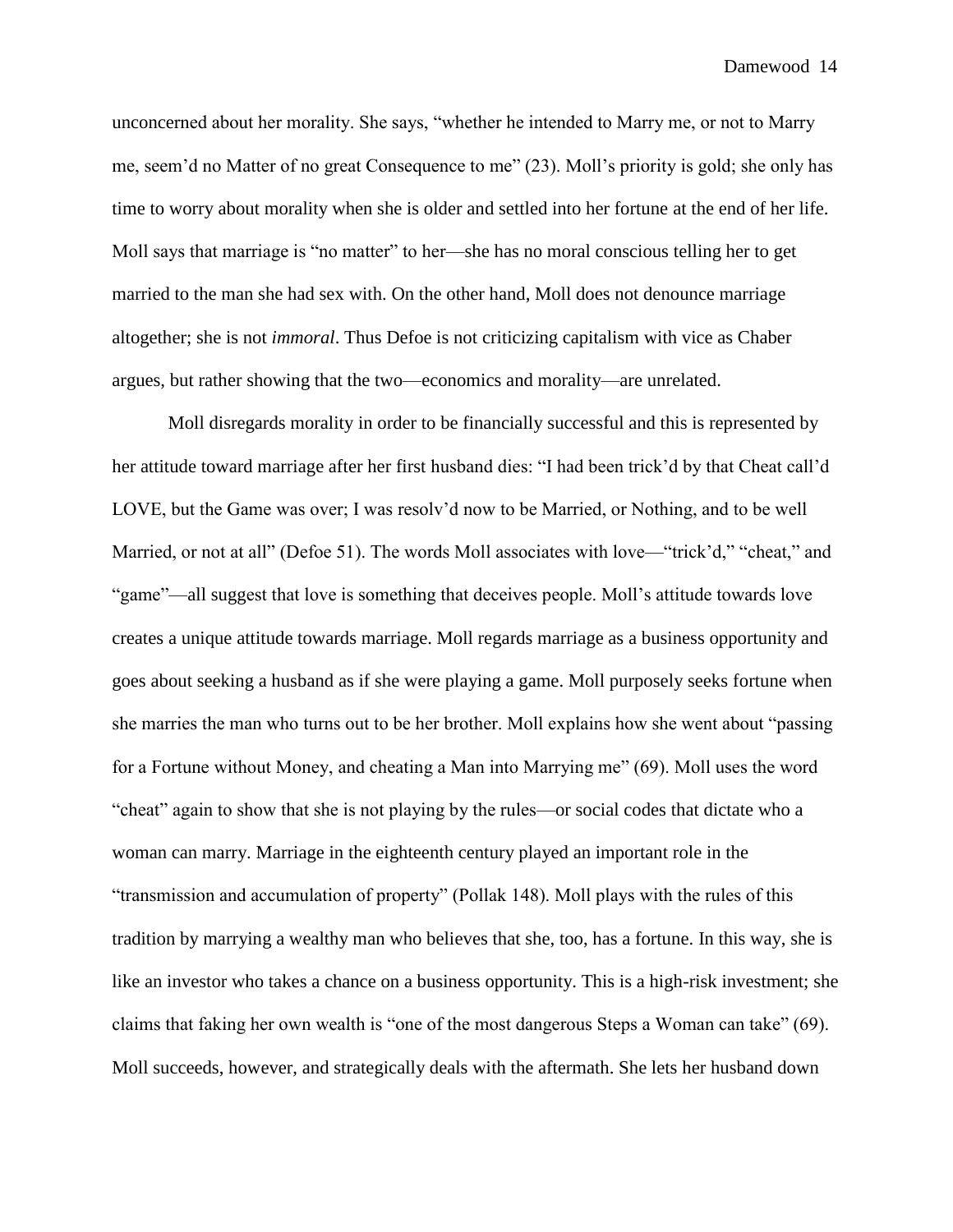by revealing that she has no fortune; then she builds him up by giving him a little bit of money each week (69). Moll treats her husband like a child, playing with his expectations so that he is never completely disappointed in her and thereby assumes authority in her marriage. Her investment pays off—only financially though, because the emotional torment of incest is undoubtedly a loss when considering her wellbeing as a whole.

When Moll and her husband move to the Virginia colony in America, Moll meets her mother and learns that she is not the only capitalist in her family—she is not the only person to turn misfortune into opportunity and make a fortune through work as opposed to an inheritance. According to Lois Chaber, America in Moll Flanders is an idyllic combination of "England's agrarian past with the capitalist dream of unlimited mobility and growth" (222). In other words, Moll's determined search for economic prosperity is better suited to the unsettled American landscape where land offers wealth without rigid social structures that emphasize kinship and inherited status. In America, Moll thrives; she is "the happiest creature alive" (70). She is reunited with her mother who was sent from Newgate as an indentured servant. Moll's mother explains: "Some of the best Men in this Country are burnt in the Hand, and they are not asham'd to own to it" (Defoe 71). The burn marks on the hands of American countrymen serve as reminders of the criminal past that they once escaped. Moll's mother reveals her own burn mark to illustrate that her criminal past exists, but no longer defines her. Defoe idealizes this progressive climate in which anyone can reinvent him or herself. This is evident when Moll describes Virginia to one of her future husbands:

> I let him into the nature of the Product of the Earth, how the Ground was Cur'd and Prepared, and what the usual encrease of it was; and demonstrated to him,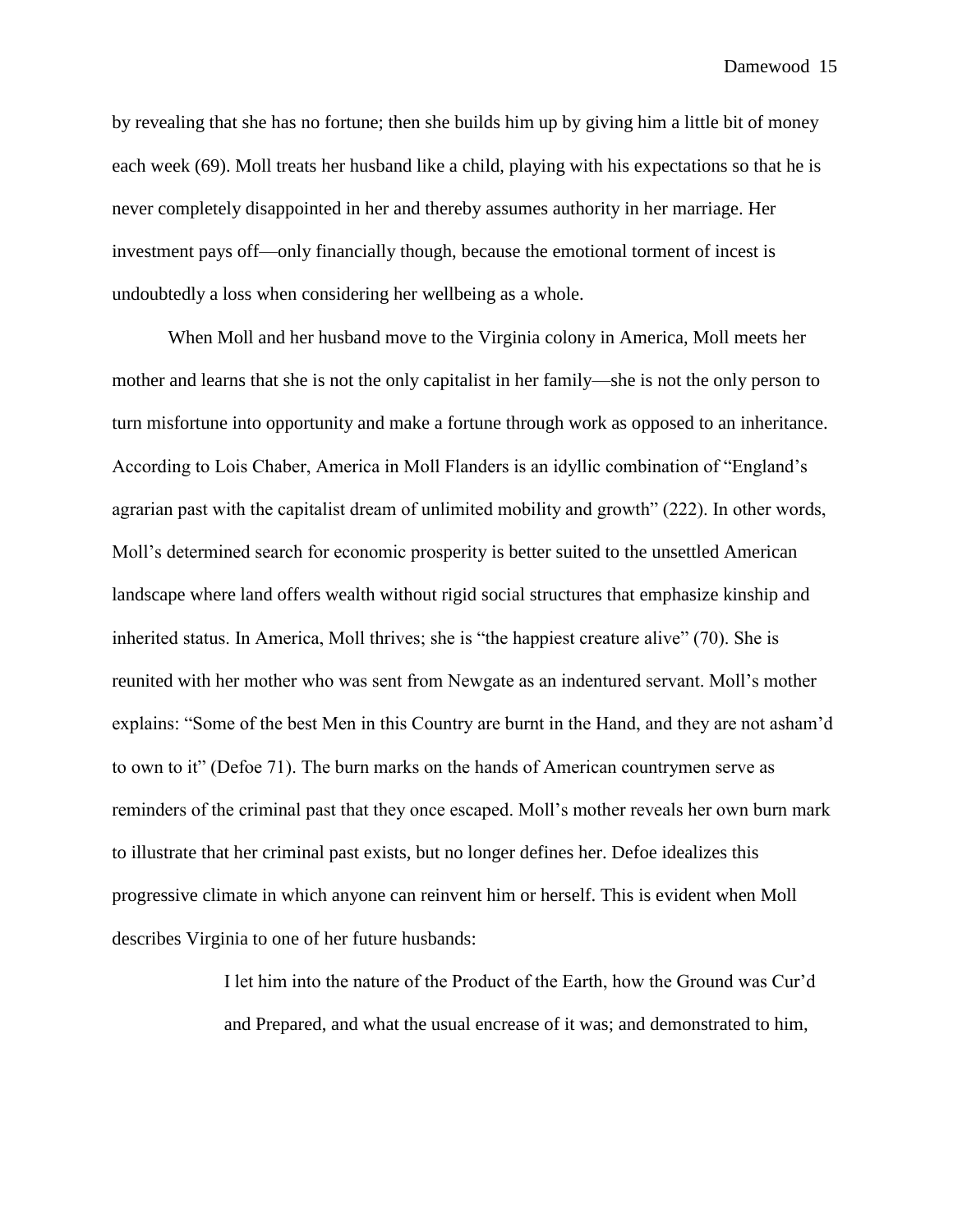that in a very few Years, with such a beginning, we should be as certain of being Rich, as we were now certain of being Poor. (125)

Defoe symbolizes economic opportunity with the limitless opportunities of vacant American land. Moll explains that in America, there is a "quantity of Land" that is either given to settlers or "purchased at so easie a Rate that is was not worth naming" (124). American land is abundant and cheap; it gives everyone an investment opportunity. Defoe suggests that, in America, it is easier for the capitalist to succeed, because America has the natural resources to yield a profit for an investor. Defoe exaggerates this point in *Moll Flanders*, where Moll begins and ends her adult life in America. Additionally, Moll could have happily stayed in America at the beginning of her life, were it not for the revelation that her husband is also her brother. It took something as extreme as incest to send Moll away from the economic opportunities of the American colonies.

Despite her disgust, Moll exits her incestuous relationship with the tact of a businessperson. She runs to get a "Pen, Ink, and Paper"—the materials of a formal agreement (82). She has her husband write down, consent, and sign to various conditions that relieve his wife of any blame. Moll's efforts to end her marriage are much like her efforts used to procure her husband. When she married him, she had him agree to never inquire about her fortune and finally revealed the truth when he could not do anything about it. Now that she has to end her marriage, Moll is extremely careful about telling her husband that she is his sister. Moll's meticulous planning is, again, much like a strategy used to win a game. She appeals to her husband's conscience when she says, "I beg you to promise me you will receive it with Composure and a Presence of Mind suitable to a Man of Sense" (83). Moll draws out her conditions and reminds her husband of the honorable way for a man to receive bad news before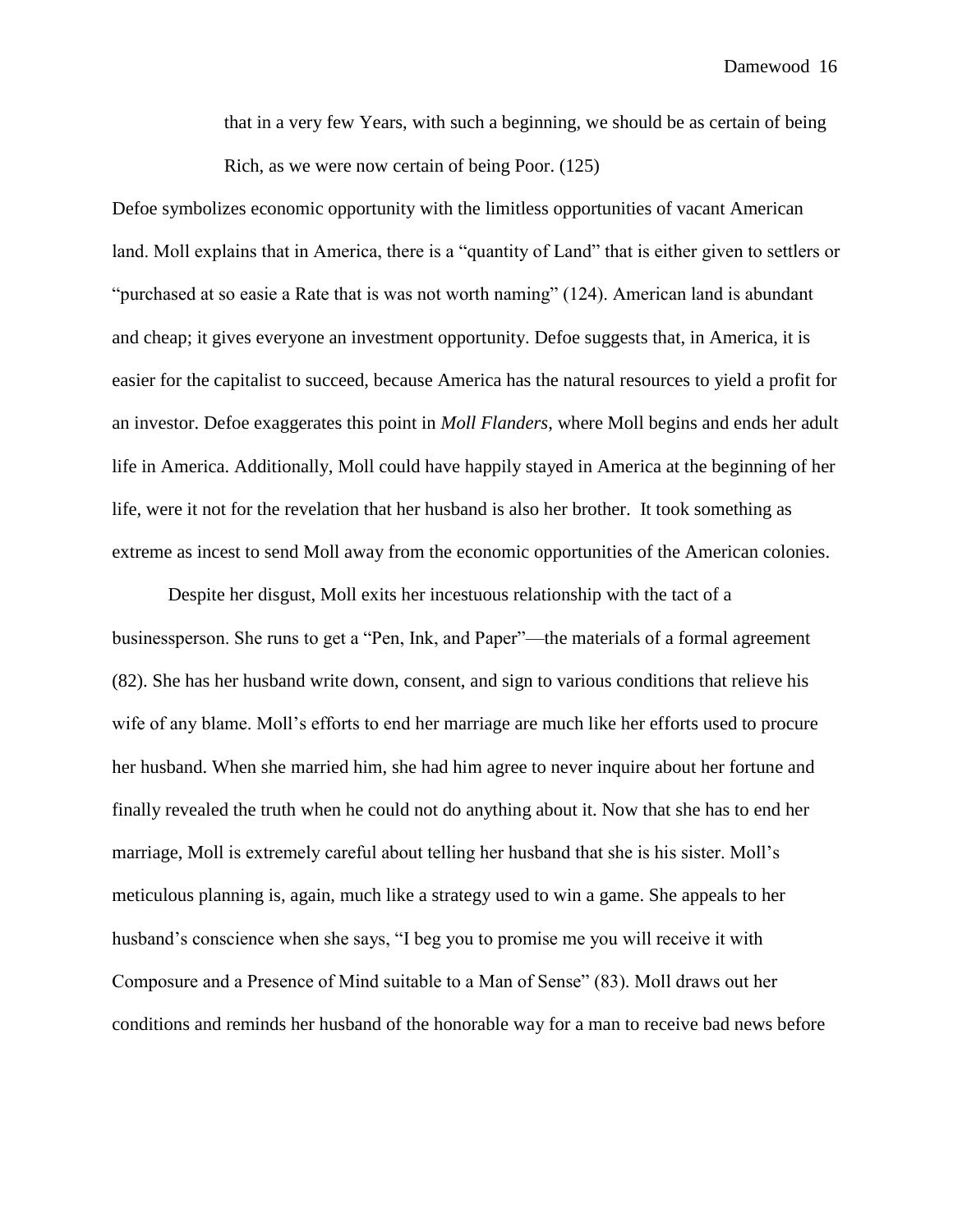she actually delivers it. Ultimately, Moll exhibits business acumen and control over her husband because of her ability to develop a plan and execute it.

According to Karen O'Brien, it is unusual for a woman to have authority in her marriage in the eighteenth century. O'Brien considers Francis Hutcheson's *A System of Moral Philosophy (*1755) as one of the first texts of the Enlightenment to discuss women specifically. Hutcheson argued against the "usually asserted role that a man had dominion over his household" (qtd. in O'Brien 73). Hutcheson believed that a husband and wife were partners in marriage. According to O'Brien, Hutcheson's "unusually egalitarian account of rights within marriage must also have seemed, in its time, like a call for reform" (73). While Hutcheson called for an unusual degree of equality within marriage, Moll demonstrates authority, which would have been even more revolutionary than equality. Moll does not openly exhibit her control over husband, but she lets him believe that *he* is in control. So Moll does not explicitly reverse gender roles, but she begins to challenge them as she exhibits control over her husband.

After living in Virginia, Moll travels back to England where she meets her lover at Bath and becomes pregnant. Before now, Moll has had other children—all of whom she left with no real apparent emotional struggle. This is unusual when considering that women were expected to "operate first and foremost as members of a family unit" (Pollak 148). The reason for Moll's apparent disregard for her previous children is economic; Moll could leave her children because she had somewhere to leave them; she wanted to leave her children because she could easily remarry without them. Pollak explains that Moll acts as an "independent agent for her own benefit" as she circulates "outside the constraints of marriage and familial obligation" (149). Now that Moll has a child with a man who is not her husband, she finds it harder to avoid her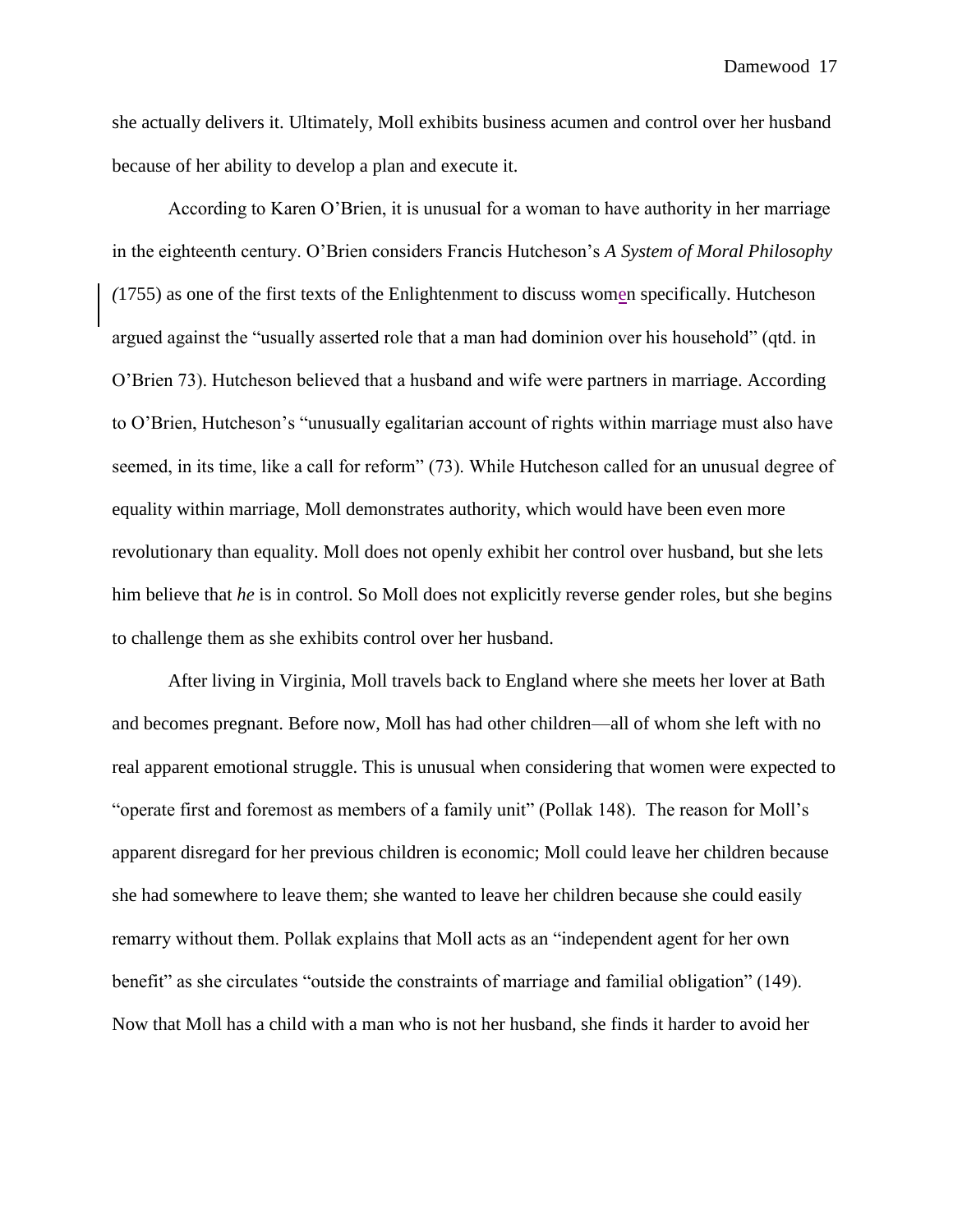"familial obligation" because she has no one to leave her child with. Moll uses her unfortunate position to her advantage, however, when she collects money from the child's father:

> As he had furnish'd me very sufficiently with Money for the extraordinary Expenses of my Lying Inn, I had every thing very handsome about me; but did not affect to be Gay or Extravagant neither; besides, knowing my own Circumstances, and knowing the World as I had done, that such kind of things do not often last long, I took care to lay up as much Money as I could for a wet Day, as I call'd it; making him believe it was all spent upon the extraordinary appearance of things in my Lying in (Defoe 95)

Moll deceives and takes money from the man at Bath much like she took money from the older brother at the beginning of the novel. Moll saves her money while she can because she knows that one day—on a "wet Day"—she will not have her source of money anymore. Moll is not in complete financial control in these situations where she must depend on men; however, Moll knows how to take advantage of men who are obligated to her in some way.

Moll also demonstrates her adaptability as investor with physical disguises; her ability to change physically represents her ability to be the person best suited to take advantage of any given situation. For instance, she disguises herself as a "servant Maid in a Round Cap and Straw Hat" (97) to visit her lover's house. Moll's physical disguise symbolizes Moll's ability to alter herself to fit into any situation and to profit from any opportunity. Moll tricked her brotherhusband into believing she had a fortune by dressing like a gentlewoman; now she tricks her Bath lover's household into giving her information about the health of her money source. This is how Moll finds out her Bath lover is dying and, with him, so too is her fortune: "It was very well I had play'd the good Housewife, and secur'd or saved something while he was alive, for that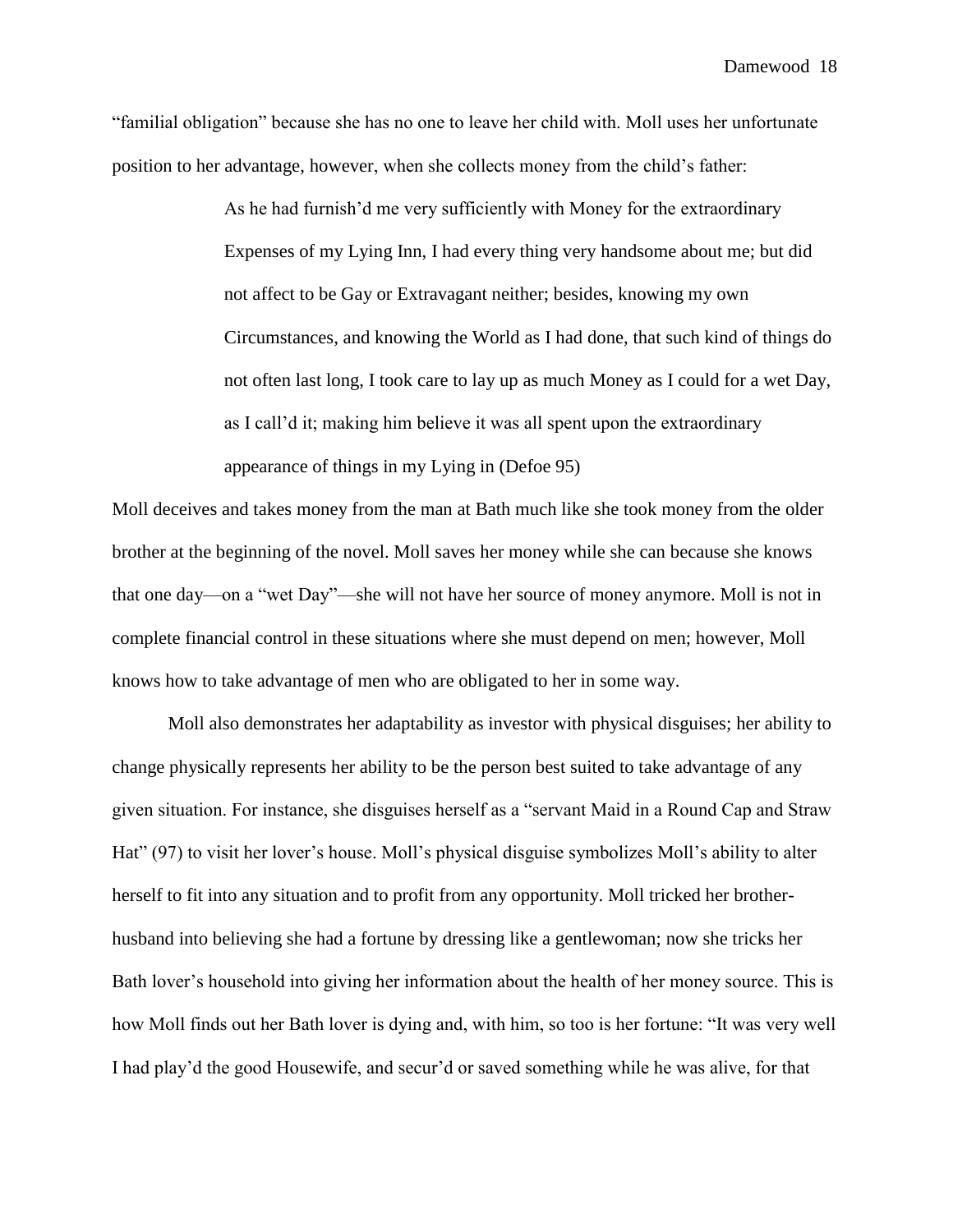now I had no view of *my own living* before me" (97). Moll uses a physical disguise as a maid to procure information about the future of her disguise as "the good Housewife." Furthermore, Moll's use of the word "play'd" reveals that Moll is in control and she knows how to alter her personality for any given situation. Moll changes her personalities and appearances, showing that she does not actually have to be what she pretends to be. Again, Moll is like an investor who believes that she can turn a profit using limited resources. She proves, through her successful disguises, that her biggest resource is herself. Moll's versatility is similar to that of Mr. Spectator in Addison's *Spectator* No. 69. In No. 69, Mr. Spectator has the ability to blend in among different groups at the Royal Exchange:

> I am infinitely delighted in mixing with these several Ministers of Commerce, as they are distinguished by their different Walks and different Languages: Sometimes I am justled among a Body of *Armenians*; Sometimes I am lost in a Crowd of *Jews*; and sometimes make one in a Groupe of *Dutchmen*. I am a *Dane*, *Swede*, or *Frenchman* at different times; or rather fancy my self like the old Philosopher, who upon being asked what Countryman he was, replied, That he was a Citizen of the World.

Mr. Spectator, like Moll, is a "Citizen of the World" (Addison); he can disguise himself to fit in with any crowd. Mr. Spectator illustrates diversity by alluding to the various ethnicities present at the Exchange: Armenians, Jews, Dutchman, Danes, Swedes, and Frenchman. There is no limit to Mr. Spectator's guises—he changes something as fixed as ethnicity. Consequently, it seems as if anything is possible at the Royal Exchange. The Royal Exchange, the commercial center of London at the time, is a symbol of the free market and trade that characterizes capitalism. Mr. Spectator and Moll Flanders both suggest that it is easier to transform oneself in a free market.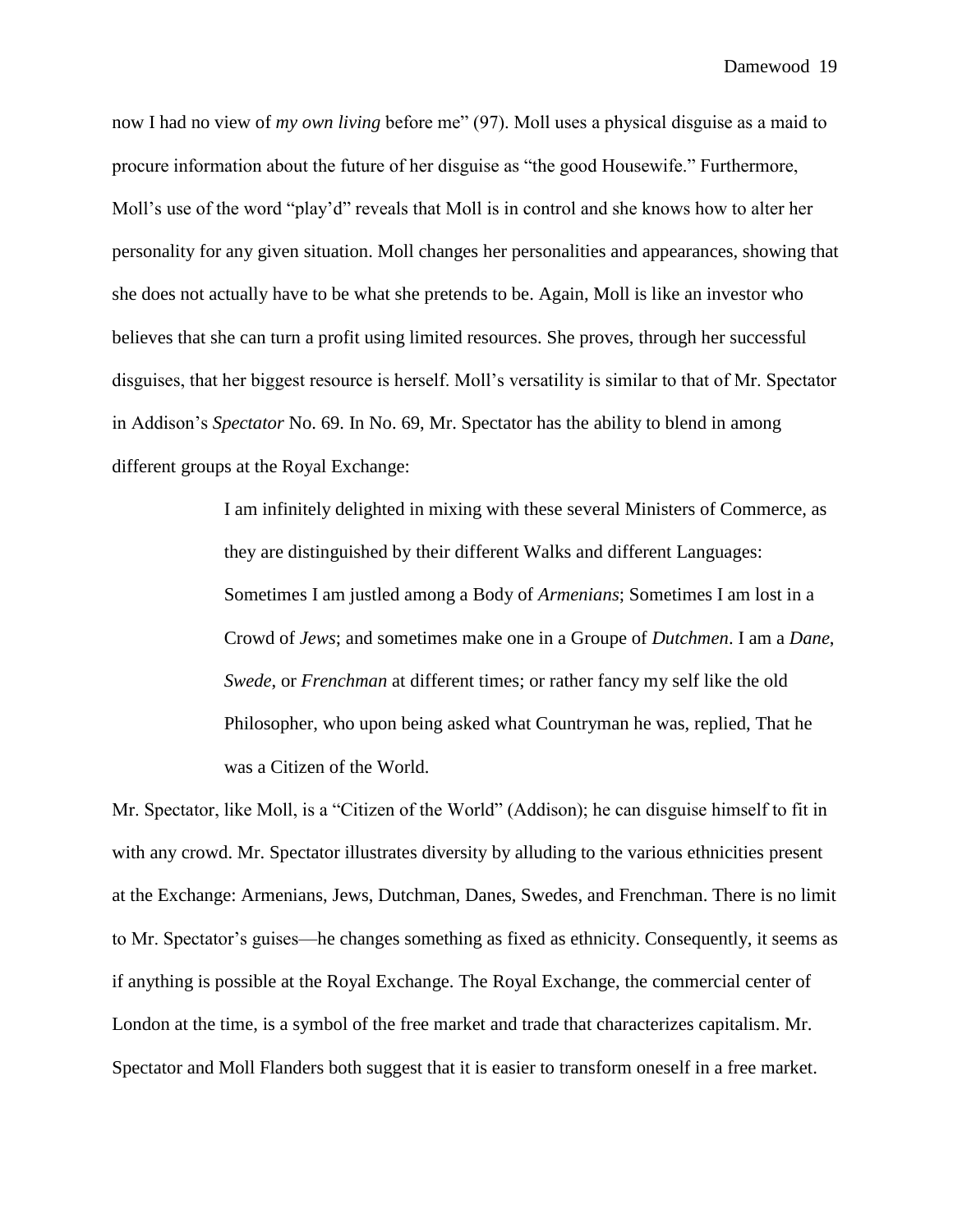There is a difference, however, between the two characters' attitudes to altering their appearances; while Mr. Spectator finds pleasure in adapting to his surroundings, it is *necessary* for Moll to change herself. Moll changes her appearance so that she can make money to survive, whereas Mr. Spectator simply takes pleasure in cultural diversity of a commercial trading center. Both authors suggest that capitalism allows people to change; however, Defoe makes a stronger statement about the effects of such an economy on an impoverished person such as Moll.

In order to be able to adapt to any situation, Moll finds it easier to be childless. The Bath lover has a miraculous recovery and Moll takes advantage of this opportunity to rid herself of the financial burden of having a child. She expresses some emotional distress when handing over her child to her Bath lover: "It was death to me to part with the Child" (100). Her use of the word "Death," however, seems like an exaggeration and contradiction of the happiness she expresses as a single woman. Moll moves on rather quickly when she relishes her newfound freedom. She says, "I was now a single Person again, as I may call myself, I was loos'd from all the Obligations of either Wedlock or Mistressship in the World" (101). Along with "Wedlock" and "Mistressship," Moll might also say that she is released from the obligation of motherhood. Moll is "loos'd," which suggests that she felt constrained by her obligations to other people. Those obligations kept her from altering her aforementioned disguises and personas to achieve financial success. As a "single Person," Moll will be free to change herself into whoever she wants to be. Lois Chaber explains that Moll is "unique among pre-twentieth century heroines in resisting reduction to marriage or death" (213). Furthermore, she survives "with unusual autonomy" because she escapes "from the eternal feminine cycle of reproduction" (Chaber 213). Moll is unique because she evades historical paths for female characters in literature —marriage and motherhood—to establish her own independence. Instead of embracing reproduction, Moll enters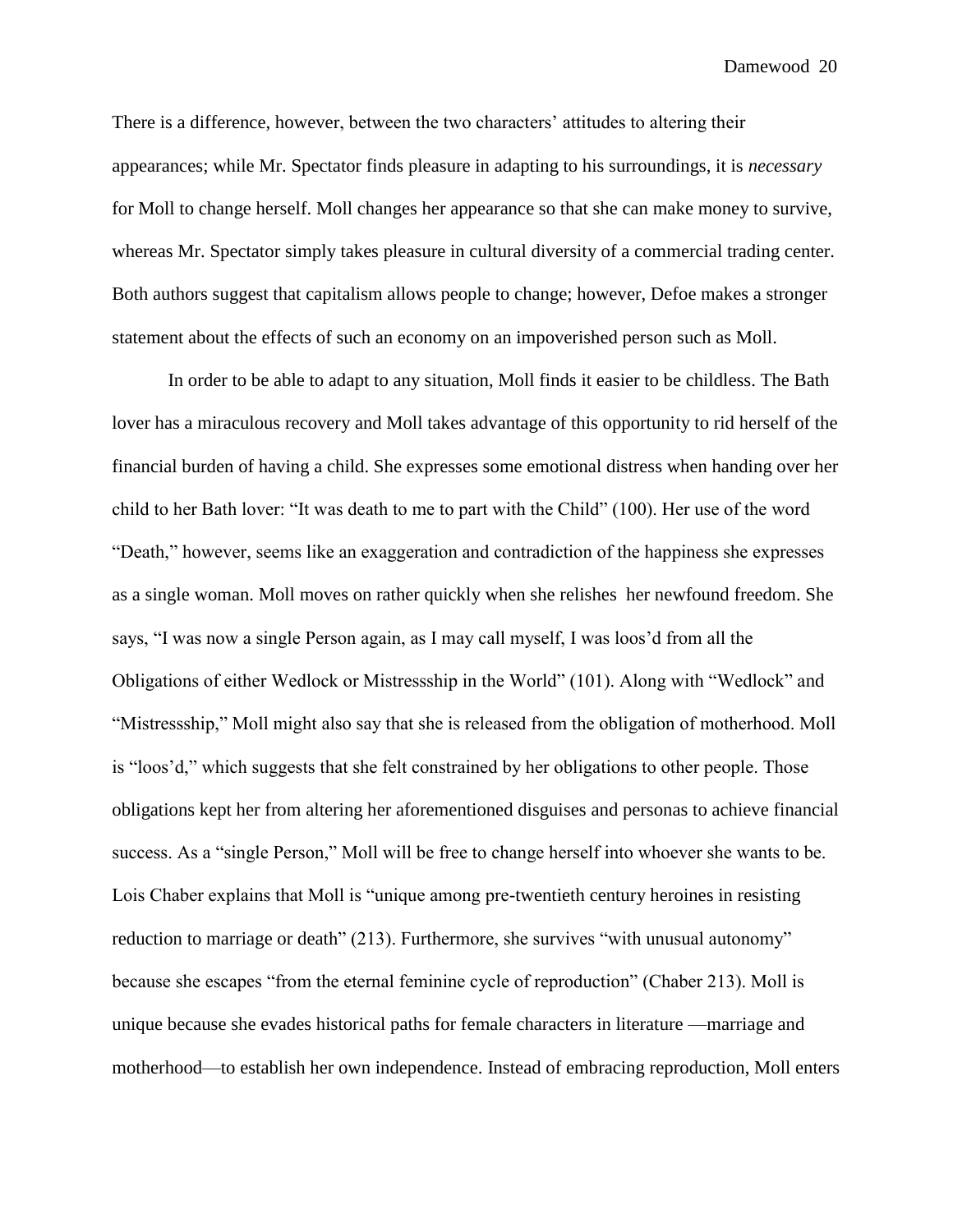a "social cycle of production" (Chaber 213); Moll is more focused on inventing herself than on being a mother.

Moll manufactures different personalities and disguises to achieve her goals, and uses this strategy to pursue the banker. For example, Moll leads the banker to believe that she has money. She says, "I came the next evening accordingly, and brought my Maid with me, to *let him see* that I kept a Maid" (110). Moll understands the importance of appearances. By merely appearing wealthy, Moll is already on the track to becoming wealthy. She invests in something small—like a maid—for a greater return, such as the banker's trust. With the banker episode, Moll reveals how her outward appearance mirrors her financial objectives. When she enters the banker's home she "rejoyc'd" because she "look'd upon it all as my own" (111). Moll is not wealthy, but she looks and acts wealthy; she knows how to take advantage of her current situation. It pays off too, when Moll achieves control over the banker. Moll says, " I play'd with this Lover, as an Angler does with a Trout: I found I had him fast on the Hook" (112). Moll's tone conveys control and superiority. Just as Moll "play'd" the brothers, her brother husband, and her Bath lover, Moll similarly plays the banker. Her analogy places her in control; she is the fisherman who uses men, the "trout," to her disposal. This is ironic because Moll is an orphan born in Newgate prison and raised by gypsies. Now, she can take advantage of wealthy men because she *appears* to be wealthy. Moll, however, does not stay with the banker because he is not legally divorced; this is a good financial decision because Moll cannot marry him and obtain his assets in the future. Moll decides to move on and find a better opportunity.

Moll thinks she finds a better marriage opportunity when she meets Jemy, a man who shares Moll's lack of money but also shares her wily pursuit of fortune. Moll believes that she is cheating a man of fortune: "in all appearance this Brother was a match worth my lissening to,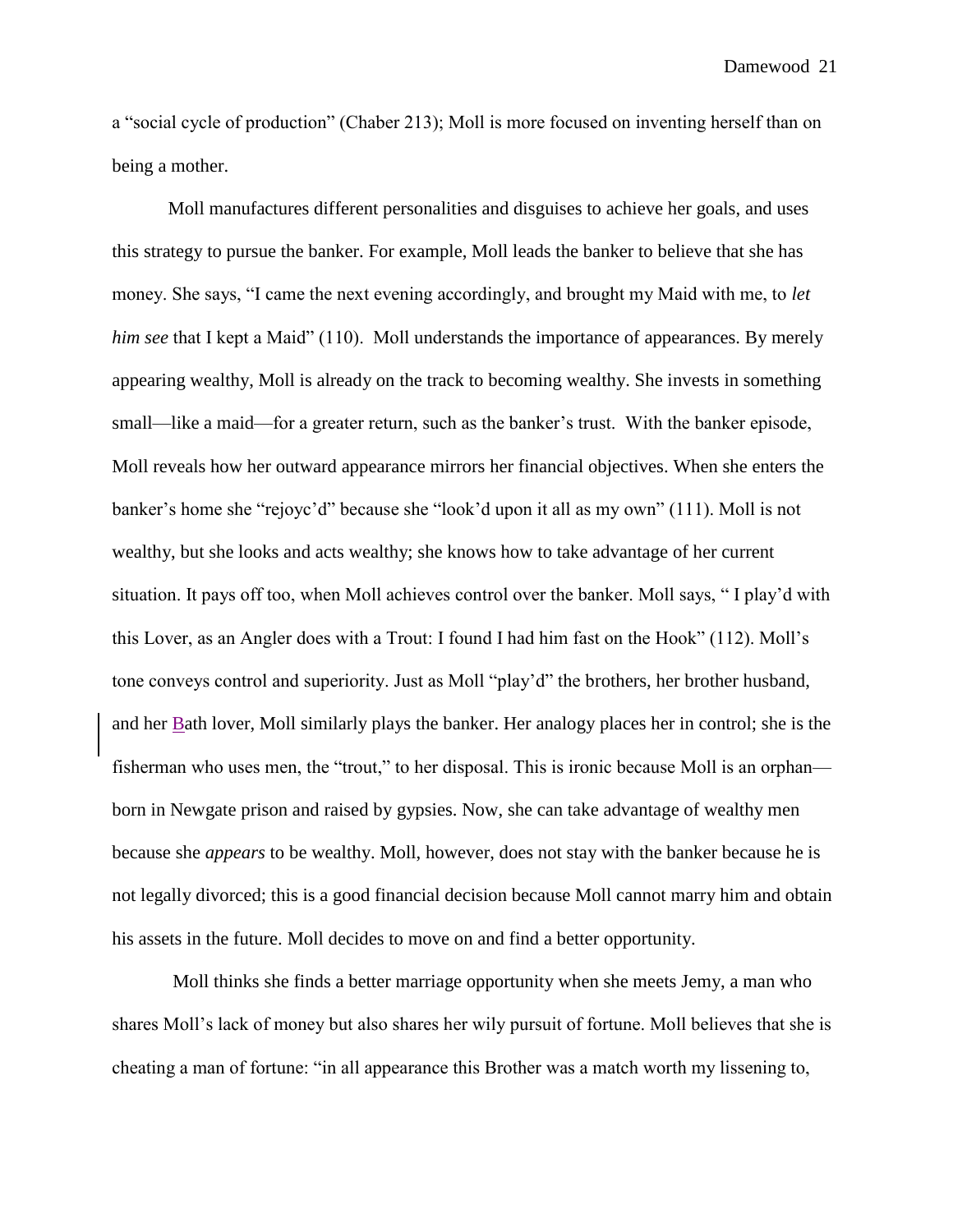and the least his Estate was valued at was a 1000 *l.* a year" (113). The word "appearance" reiterates the fact that both Moll and Jemy only *appear* to be wealthy; both are trying to take advantage of the other. Moll believes that Jemy is worth no less than 1000 *l.* a year. Moll is still precise when it comes to amounts of money, even though this particular amount will prove to be nonexistent. Defoe uses a dichotomy between appearance and substance to demonstrate the ambiguity of money itself. According to Mary Poovey, there was general public distrust towards paper money in eighteenth-century London. There was a gap between money's "material form" and the "value it supposedly represented" (Poovey 62). In other words, paper money had even less intrinsic value than coins. Moll and Jemy are like paper money—they create the illusion that they are worth more than they are. This illusion has proven a successful strategy for Moll in the past; however, she realizes that her hoax will fail when partnered with Jemy's hoax. Thus, Moll and Jemy's representational values—like paper money—have their limits; at least one of them needs a real fortune in order to live together. Their failed relationship is much like what Poovey calls the "problematic of representation" (62)—when there is slippage in the money-value relationship and monetary issues arise. Despite their love for one another, Moll and Jemy's relationship fails because they do not have enough money. Out of all her husbands and love interests, Jemy is Moll's true love—as a highwayman, he is a match to her deceit and trickery. Jemmy cannot go to London for mysterious reasons—presumably because of criminal charges against him—and Moll goes back to London to try to make a fortune again. She chooses money over love when she says, "I was not willing to be without Money whatever might happen" (Defoe 119).

Before Moll can move to London and marry the banker, she must find a way to hide a surprise pregnancy from her affair with Jemy. Moll's unborn child becomes a financial burden,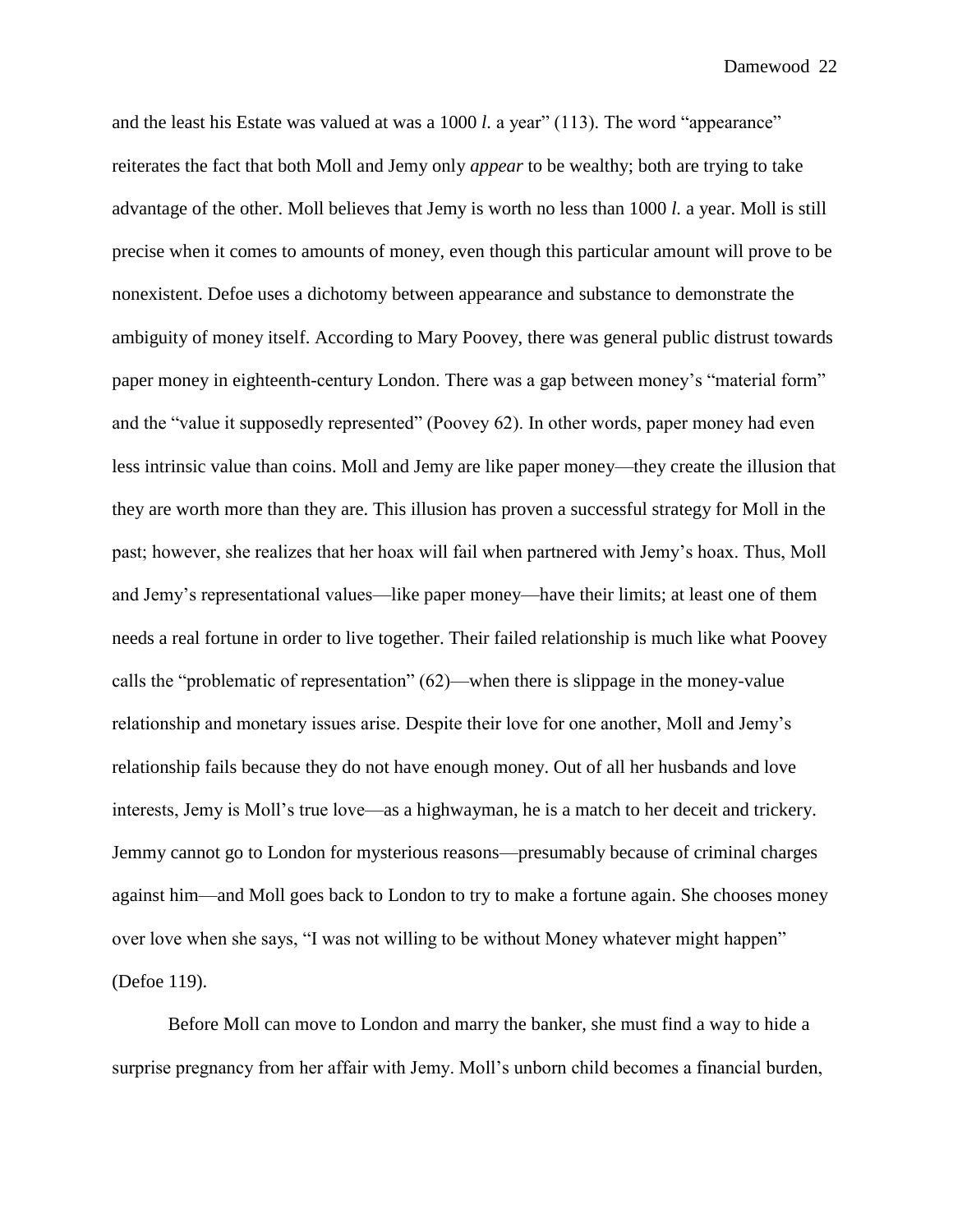hindering her lucrative marriage to the banker. Moll hints at this when she says, "I would have been glad to miscarry, but I cou'd never be brought to entertain so much as the thought of endeavoring to Miscarry" (127). Moll does not want the child, but she will not get an abortion. It is unusual for Moll to let morality affect her decisions; she usually does what is most financially profitable. But Moll is hardly guided by a moral compass here; she still chooses to hide her pregnancy and she gives her baby away when it is born. She chooses an affordable route over the most morally correct one. She enters into the care of a woman—"Mother Midnight" (128)—who runs a business that houses and takes care of women with unwanted pregnancies. Mother Midnight gives Moll an "Account of Expenses" that resembles a "Bill of Fare" (129). The sensitive issue of a surprise pregnancy out of wedlock is desensitized when everything Moll needs is laid out on a menu: "Child-bed Linnen," "a nurse for a Month," and a "Minister to Christen the Child" are listed next to prices (130). Pregnancy and childbirth become just another business transaction for Moll—similar to the way in which marriage, an event typically characterized with emotion, is only a financial opportunity. The emotional aspect of having a child becomes less important than the economic consequences. While Moll expresses some emotional distress when leaving her child behind, she still does it. She does what she has to do so that she can marry the banker and obtain her fortune. Eventually, the banker dies and Moll loses her money source. As an older woman her marriage prospects dwindle, and she must devise another way to make money.

Moll enters a life of crime out of necessity; however, she stays there because she can successfully build her fortune by stealing. Moll utilizes the traits that helped her make money earlier in life—such as independence and adaptability—to become a thief. In *Restoration Rake Heroes*, Harold Weber argues, "Moll's career is a tribute to her ability to survive and even thrive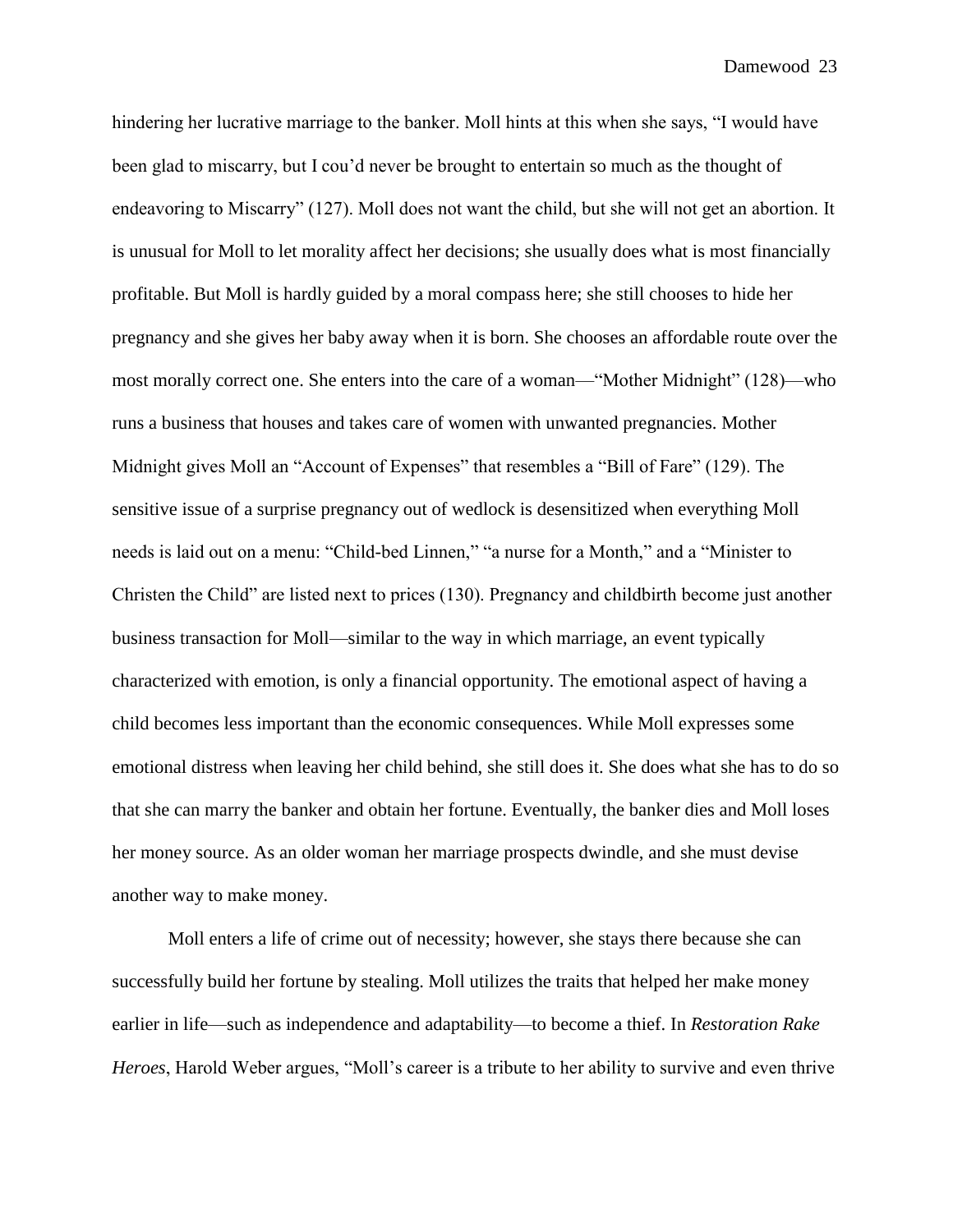in a social world that would doom her to servitude or extinction in spite of the social injustice under which women live..." (194). Weber suggests that Moll is driven to crime because she lives in a world of "social injustice." Moll has less financial opportunities as a female born into poverty and she deals with it in the only way she can as a middle-aged woman—she starts to steal. Moll utilizes her personality traits that are uncharacteristic for a female in eighteenthcentury London and more characteristic of "the capitalist." Defoe of course is not suggesting that capitalism condones crime; he is simply pointing out the social flaws of an economy that grants men more privileges than women. Moll must invest in herself—capitalize on her abilities—to survive. For instance Moll works alone, relying on her intuition to lead her successfully in and out of acts of thievery. Moll explains why she prefers to steal on her own: "I got out of it with more Dexterity than when I was entangled with the Dull Measures of other People" who were "more rash and impatient than I" (Defoe 174). In addition to being uniquely independent, Moll is also calm in stressful situations; others put her at risk because they are more "rash" and "impatient." This trait opposes the aforementioned notion of "nervous disorders"—or the idea that women were biologically inclined to be more emotional than men. Moll may be stealing for her living, but she still demonstrates the characteristics of an entrepreneur as she does what she needs to do to survive.

Moll is eventually imprisoned for her crimes, and her return to her birthplace at Newgate Prison reminds the reader of Moll's unfortunate circumstances at birth. Defoe thereby emphasizes just how difficult it is for Moll—an orphan born into poverty—to change her future. Moll describes Newgate as a "horrid Place" where "so many of my Comrades had been lock'd up" (215). Newgate is also where her mother "suffered so deeply" (215). Moll's fellow prisoners seem like regular people who are hardly worthy of their death sentences. They are her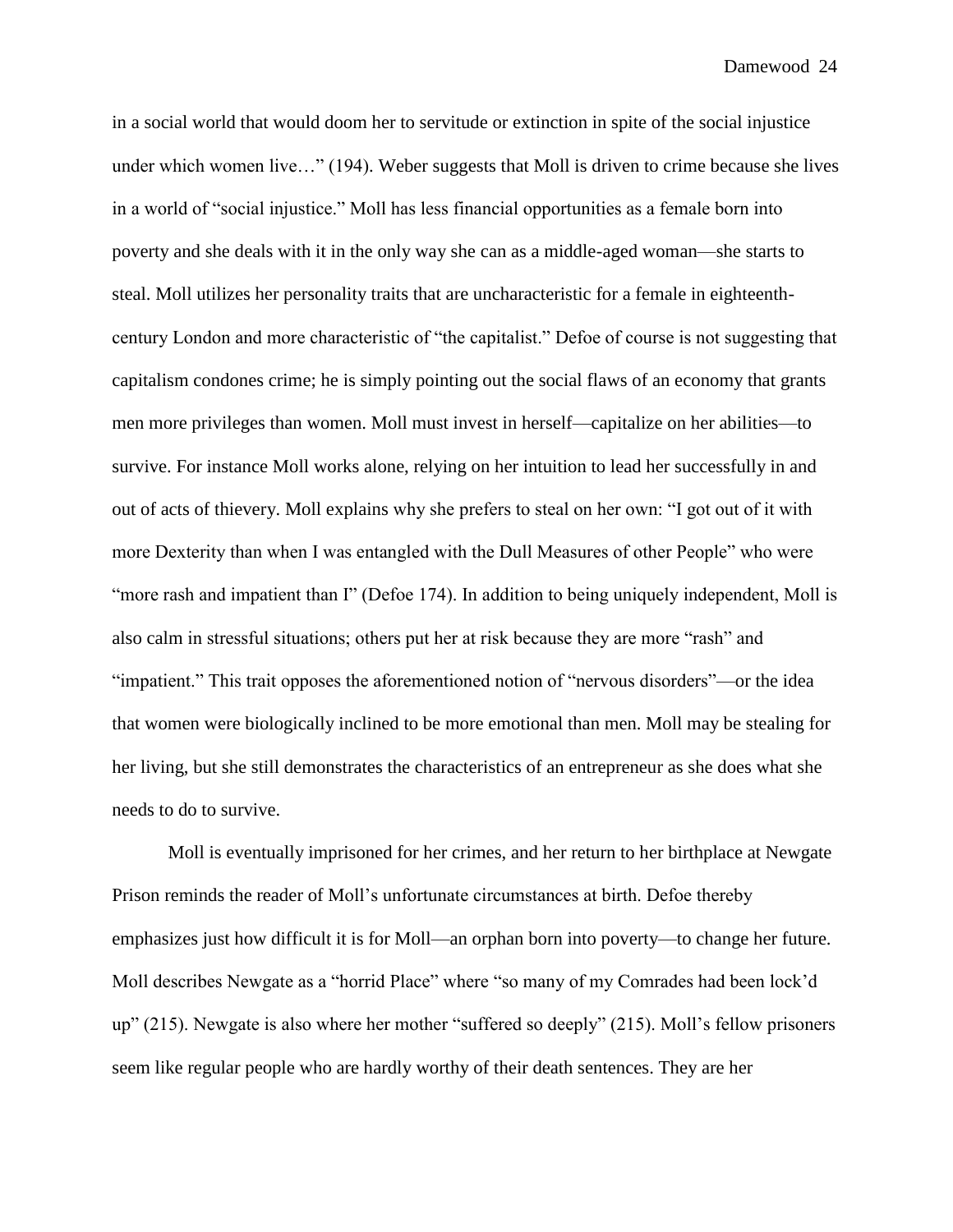"Comrades" and her kin; Defoe invokes sympathy for the prisoners by suggesting that most are victims of poverty just like Moll. Moll says, "I had Money in my Pocket, tho' they had none" (216). Unlike the other prisoners, Moll can escape what seems like her only birthright—a prison sentence—because she has money. Moll escapes Newgate because she can pay her way to America, where she finally becomes a successful entrepreneur.

In America, Moll runs her own farm and is finally financially independent.

Wollstonecraft's *Vindication of Rights* explains that contemporary women living in Britain were stripped of self sufficiency and consequently dedicated their time to trivial matters: "How many women thus waste life away the prey of discontent, who might have practised as physicians, regulated a farm, managed a shop, and stood erect, supported by their own industry" (12). Wollstonecraft believes that women should have professions; she suggests that women could "regulate farms." Moll, as a farm owner, is exactly what Wollstonecraft calls for in her decree against the injustices faced by women in eighteenth-century London. Defoe's *Moll Flanders* shows what can happen when a woman dedicates her life to becoming financially independent as Wollstonecraft suggests—Moll defies gender roles and eventually demonstrates authority over men. Moll's authority is best seen by her return to her relationship with Jemy. Moll encourages Jemy, who she meets again in jail, to obtain a transport to America. Moll pays for their comfortable treatment on the ship as well as the resources they need to start a farm together. Jemy, referring to their previous marriage, tells Moll "I think I have married a Fortune, and a very good Fortune too…" (266). Jemy is literally and figuratively indebted to Moll: she pays for his future and also gives him guidance. Jemy tells Moll, "Though hast twice sav'd my Life, from hence forward it shall be all employ'd for you, and I'll always take your advice" (244). Gender roles are reversed at the end of the novel when Jemy—a man—is dependent on Moll—a woman.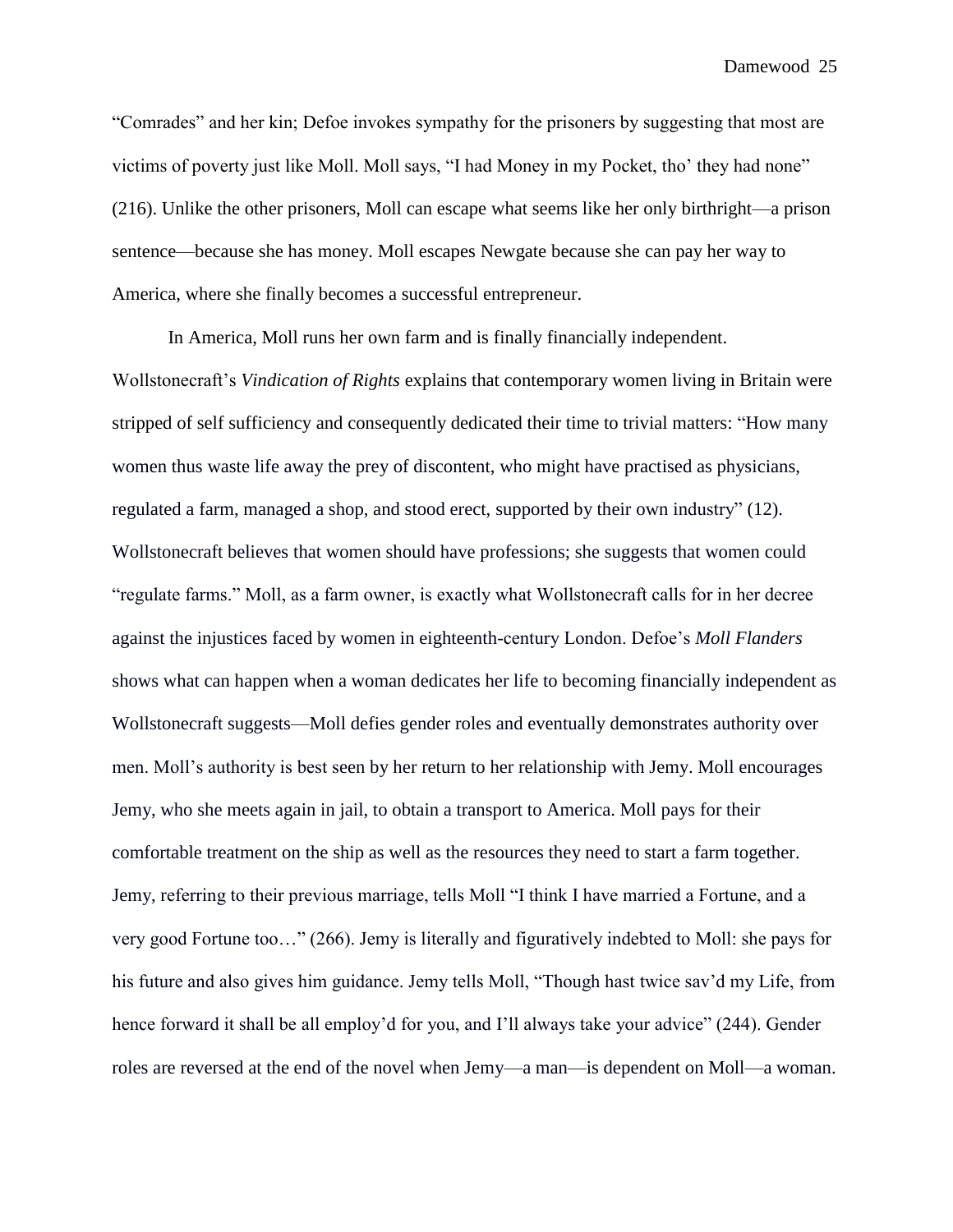Defoe suggests that financial independence is a means to altering the submissive, dependent gender role women held in eighteenth-century London.

Moll Flanders—a woman focused on elevating herself financially—simultaneously challenges a woman's assumed submissive role in eighteenth-century English society. Though born an orphan to a mother detained in Newgate Prison, Moll successfully achieves financial independence. Moll does not intentionally try to confront gender roles, but her pursuit of financial freedom requires a certain refusal to accept her female gender role. Her abilities to remain independent, unemotional in stressful situations, and to alter her personality as well as physical appearance, allow her to take advantage of an economy that was booming from the exchange of good and services. Eighteenth-century London is a "Bull Market" for someone like Moll to achieve financial success and, in the process, change attitudes towards the female gender role.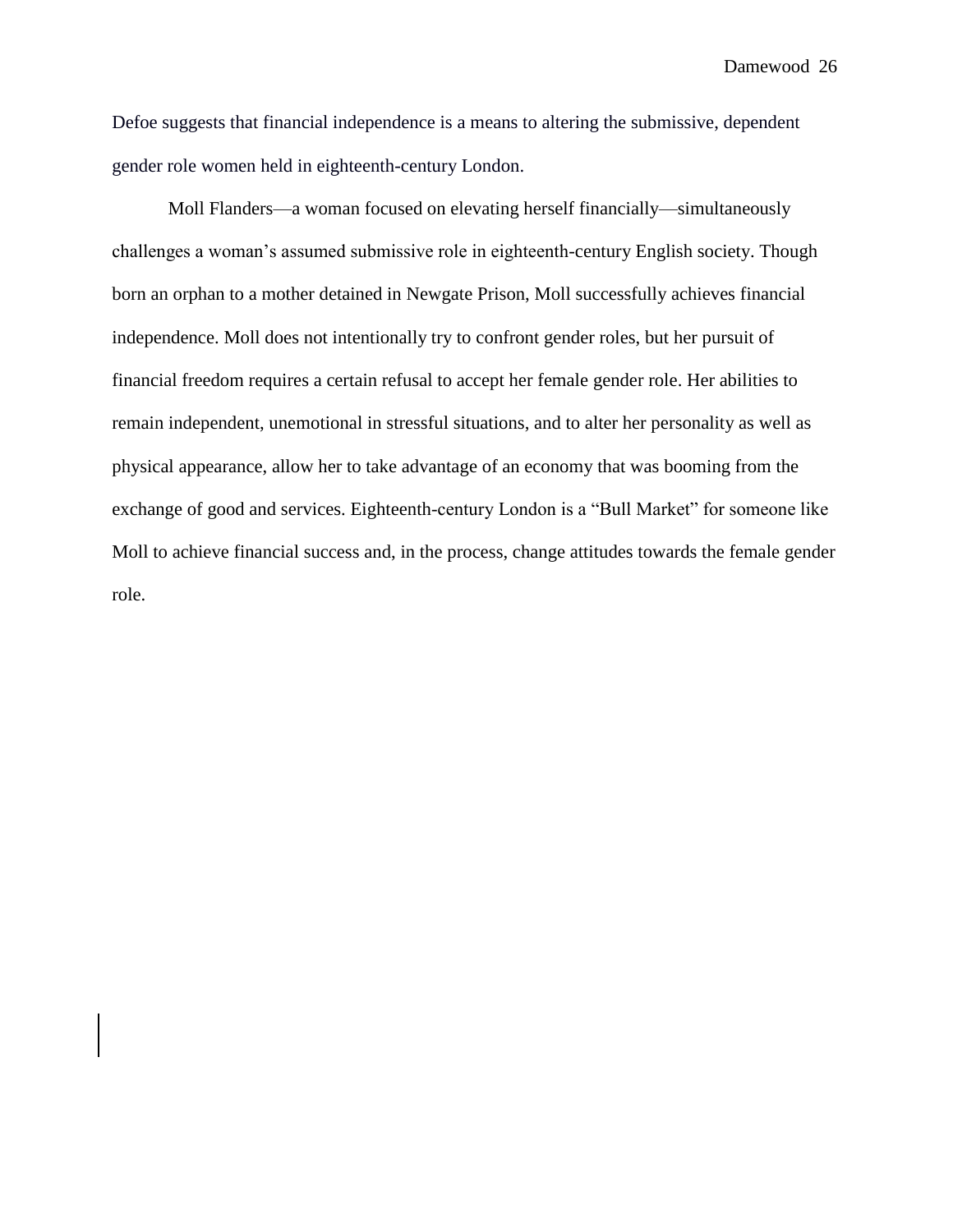## Works Cited

- Addison, Joseph, and Richard Steele. *The Spectator.* No. 69. Vol. 1. London: Routledge and Sons, 1891. 3 vols. *Project Gutenberg*. Web. 19 Apr. 2013. <http://www.gutenberg.org>.
- Barker-Benfield, G.J.. *The Culture of Sensibility: Sex and Society in Eighteenth-Century Britain*. Chicago: U of Chicago Press, 1992. Print.
- Chaber, Lois A. "Matriarchal Mirror: Women And Capital In Moll Flanders." *PMLA: Publications Of The Modern Language Association Of America* 97.2 (1982): 212-226. MLA International Bibliography. Web. 8 July. 2012.
- Defoe, Daniel. "On the Education of Women." Vol. 27. *English essays from Sir Philip Sidney to Macaulay*. New York: Collier, 1910. *Internet Modern History Sourcebook*. Web. 4 June 2012.
- Defoe, Daniel. *The Fortunes and Misfortunes of the Famous Moll Flanders*. New York: Norton, 2004. Print.
- Hill, Bridget. *Women, Work and Sexual Politics in Eighteenth-Century England*. Newcastle: McGill-Queen's UP. 1994. Print.
- Mullan, John. "Sentimental novels." Ed. John Richetti. *The Cambridge Companion to the Eighteenth Century Novel*. Cambridge: Cambridge UP, 1996. 249. Print.
- O'Brien, Karen. *Women and Enlightenment in Eighteenth-Century Britain*. Cambridge: Cambridge UP, 2009. Print.
- Pollak, Ellen. "Gender and Fiction in Moll Flanders and Roxana." *The Cambridge Companion to Daniel Defoe*. Cambridge: Cambridge UP, 1996. Print.
- Sherman, Sandra. *Finance and fictionality in the early eighteenth century: Accounting for Defoe*. Cambridge: Cambridge UP, 1996. Print.